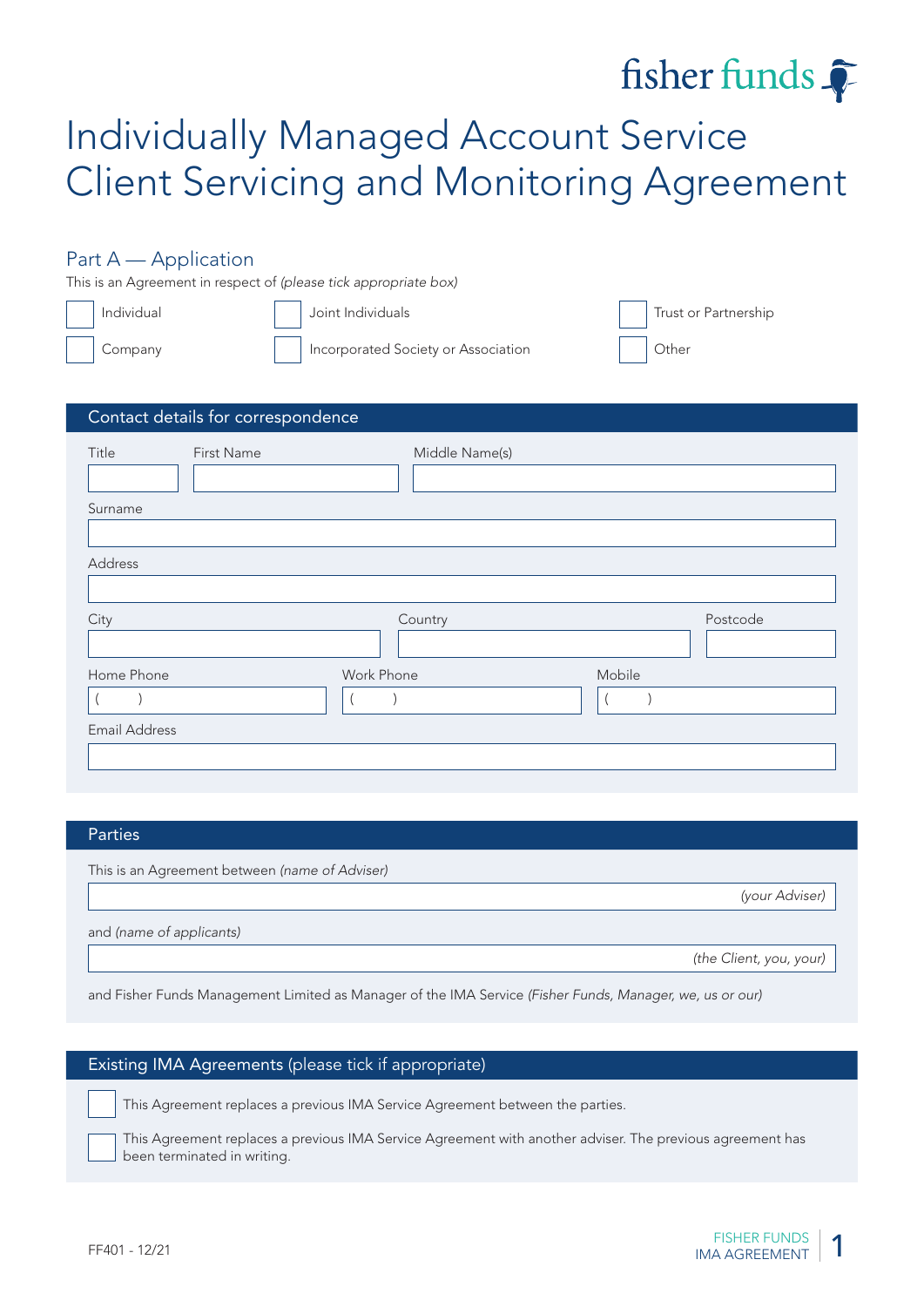# Section 1

## Account Owner 1

| What is your relationship to the account? e.g. trustee, director                                                                                                                                                                                                                                                                 |                   |                                                                                                     |                             |
|----------------------------------------------------------------------------------------------------------------------------------------------------------------------------------------------------------------------------------------------------------------------------------------------------------------------------------|-------------------|-----------------------------------------------------------------------------------------------------|-----------------------------|
| Title<br>First Name                                                                                                                                                                                                                                                                                                              | Middle Name(s)    |                                                                                                     |                             |
| Surname                                                                                                                                                                                                                                                                                                                          |                   |                                                                                                     | Date of Birth<br>$\sqrt{2}$ |
| <b>Email Address</b>                                                                                                                                                                                                                                                                                                             |                   |                                                                                                     |                             |
| Home Phone                                                                                                                                                                                                                                                                                                                       | Work Phone        | Mobile                                                                                              |                             |
| <b>IRD Number</b>                                                                                                                                                                                                                                                                                                                |                   |                                                                                                     |                             |
| Prescribed Investor Rate (PIR).<br>(Refer to fisherfunds.co.nz/investing/faqs to determine your applicable PIR. If a PIR is not selected, 28% will apply).<br>10.5%<br>17.5%<br>28%                                                                                                                                              |                   |                                                                                                     |                             |
| Resident Withholding Tax (RWT) Rate (If you do not provide your RWT rate, the default rate of 39% will be applied).<br>Please provide a copy of your Certificate of Exemption if applicable. Any changes to your Certificate of Exemption must<br>be advised to your Adviser.<br>0%<br>10.5%<br>17.5%<br><b>Physical Address</b> | 30%<br>33%<br>39% |                                                                                                     |                             |
| City                                                                                                                                                                                                                                                                                                                             | Country           |                                                                                                     | Postcode                    |
| Are you a U.S. citizen or U.S. tax resident?<br>Yes<br>No<br>Are you a tax resident in another country (other than the U.S. or New Zealand)?<br>No<br>Yes                                                                                                                                                                        |                   |                                                                                                     |                             |
| If Yes to either of the previous questions, what is your taxpayer identification number (TIN) or equivalent?                                                                                                                                                                                                                     |                   |                                                                                                     |                             |
| Country of tax residence                                                                                                                                                                                                                                                                                                         |                   | Taxpayer identification number (TIN) or equivalent<br>(or reason why TIN was unable to be obtained) |                             |
| NZ Common Shareholder Number (CSN) if you have one                                                                                                                                                                                                                                                                               |                   |                                                                                                     |                             |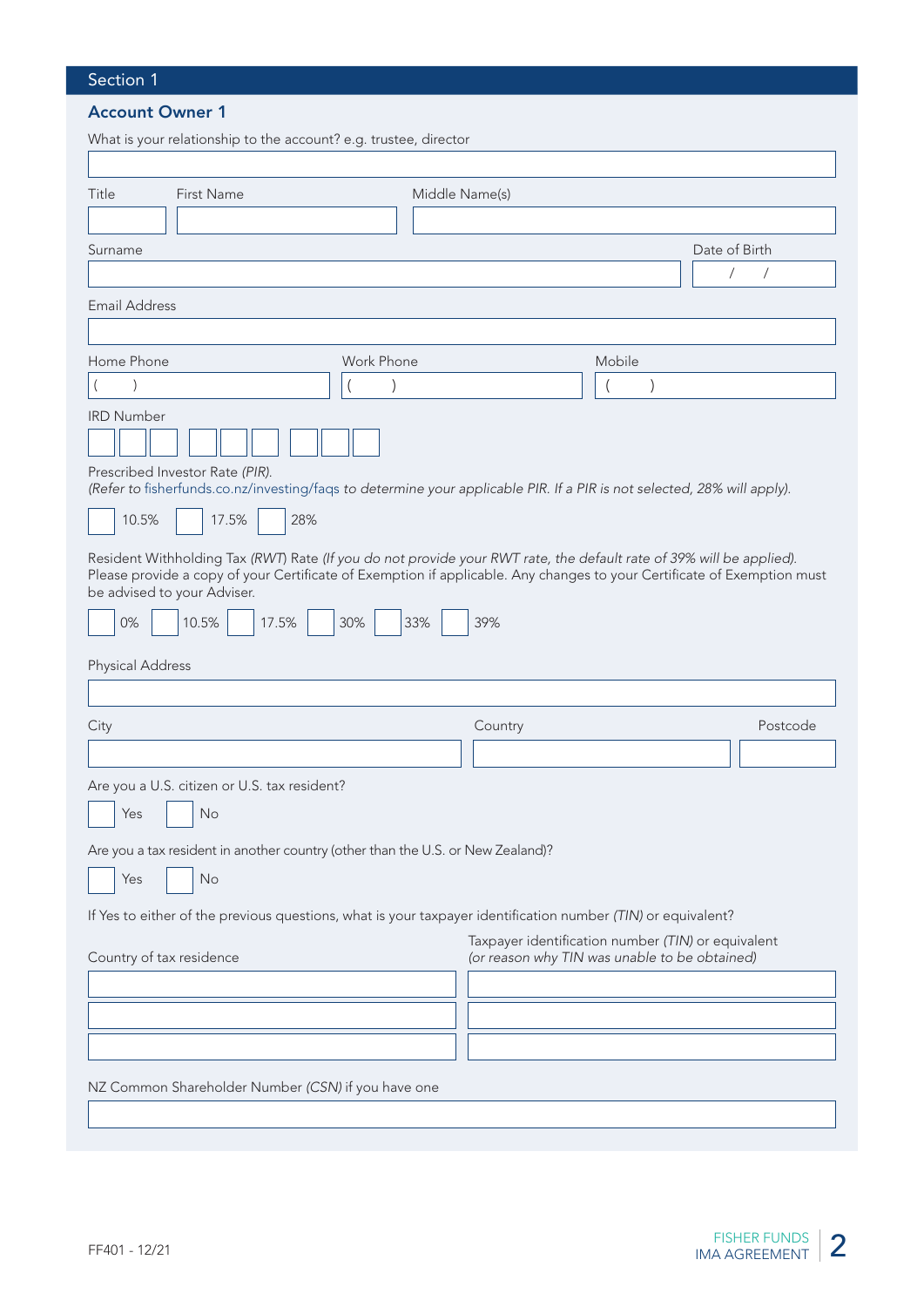# Section 1 continued

## Account Owner 2

| What is your relationship to the account? e.g. trustee, director                                                                                                                                                                                                                                                                 |                |                                                                                                     |        |                                               |
|----------------------------------------------------------------------------------------------------------------------------------------------------------------------------------------------------------------------------------------------------------------------------------------------------------------------------------|----------------|-----------------------------------------------------------------------------------------------------|--------|-----------------------------------------------|
| Title<br>First Name                                                                                                                                                                                                                                                                                                              | Middle Name(s) |                                                                                                     |        |                                               |
| Surname                                                                                                                                                                                                                                                                                                                          |                |                                                                                                     |        | Date of Birth<br>$\sqrt{2}$<br>$\overline{1}$ |
| <b>Email Address</b>                                                                                                                                                                                                                                                                                                             |                |                                                                                                     |        |                                               |
| Home Phone<br><b>IRD Number</b>                                                                                                                                                                                                                                                                                                  | Work Phone     |                                                                                                     | Mobile |                                               |
| Prescribed Investor Rate (PIR).<br>(Refer to fisherfunds.co.nz/investing/faqs to determine your applicable PIR. If a PIR is not selected, 28% will apply).<br>10.5%<br>17.5%<br>28%                                                                                                                                              |                |                                                                                                     |        |                                               |
| Resident Withholding Tax (RWT) Rate (If you do not provide your RWT rate, the default rate of 39% will be applied).<br>Please provide a copy of your Certificate of Exemption if applicable. Any changes to your Certificate of Exemption must<br>be advised to your Adviser.<br>0%<br>10.5%<br>17.5%<br><b>Physical Address</b> | 30%<br>33%     | 39%                                                                                                 |        |                                               |
| City                                                                                                                                                                                                                                                                                                                             |                | Country                                                                                             |        | Postcode                                      |
| Are you a U.S. citizen or U.S. tax resident?<br>Yes<br>No<br>Are you a tax resident in another country (other than the U.S. or New Zealand)?<br>Yes<br>No<br>If Yes to either of the previous questions, what is your taxpayer identification number (TIN) or equivalent?                                                        |                |                                                                                                     |        |                                               |
| Country of tax residence                                                                                                                                                                                                                                                                                                         |                | Taxpayer identification number (TIN) or equivalent<br>(or reason why TIN was unable to be obtained) |        |                                               |
| NZ Common Shareholder Number (CSN) if you have one                                                                                                                                                                                                                                                                               |                |                                                                                                     |        |                                               |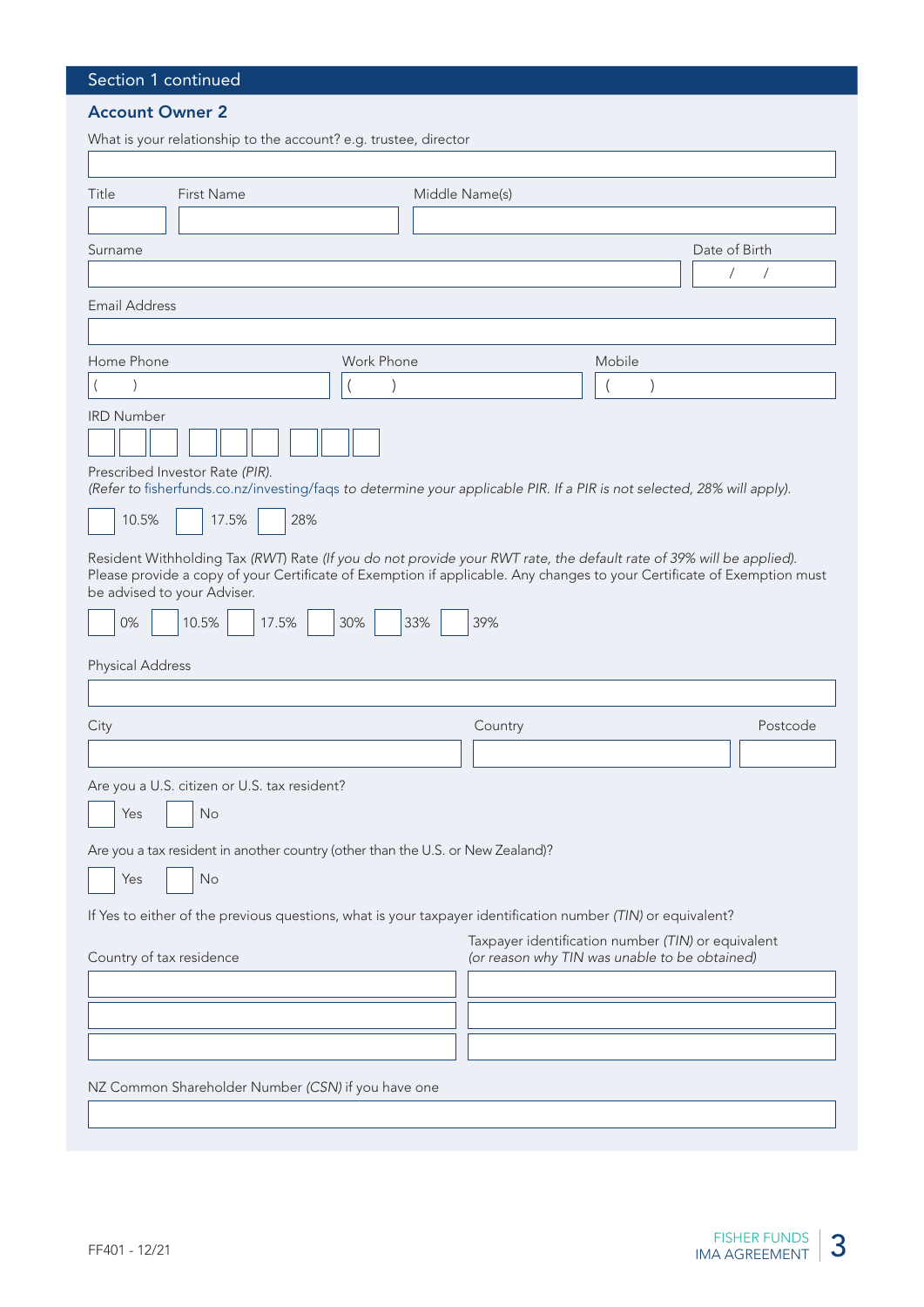| Section 2: Trust, Partnership, Company, Incorporated Society or Association details           |  |
|-----------------------------------------------------------------------------------------------|--|
| (all individuals associated with this account must complete individual details in Section 1): |  |

#### Entity details

| Type of entity e.g. company, trust, partnership, society, association Registration/incorporation number (if applicable) |  |
|-------------------------------------------------------------------------------------------------------------------------|--|
|-------------------------------------------------------------------------------------------------------------------------|--|

Legal name of entity

#### Registered or physical address (Not a PO Box number)

This address will be recorded as the registered address for your investment unless you provide an alternative postal address.

City Country Postcode Address for correspondence Postal address (if different from above) City Country Postcode Source of wealth and income Please describe the nature or purpose of your proposed relationship with us What is the original source of funds you are investing? (e.g. income, inheritance, accumulated savings, asset sale, term deposit maturing). Please provide documentary evidence of the origin of your funds e.g. a property sale and purchase agreement, bank statements or a letter from your lawyer. Please describe the normal sources of any income the entity receives? (e.g. earnings, interest, dividends)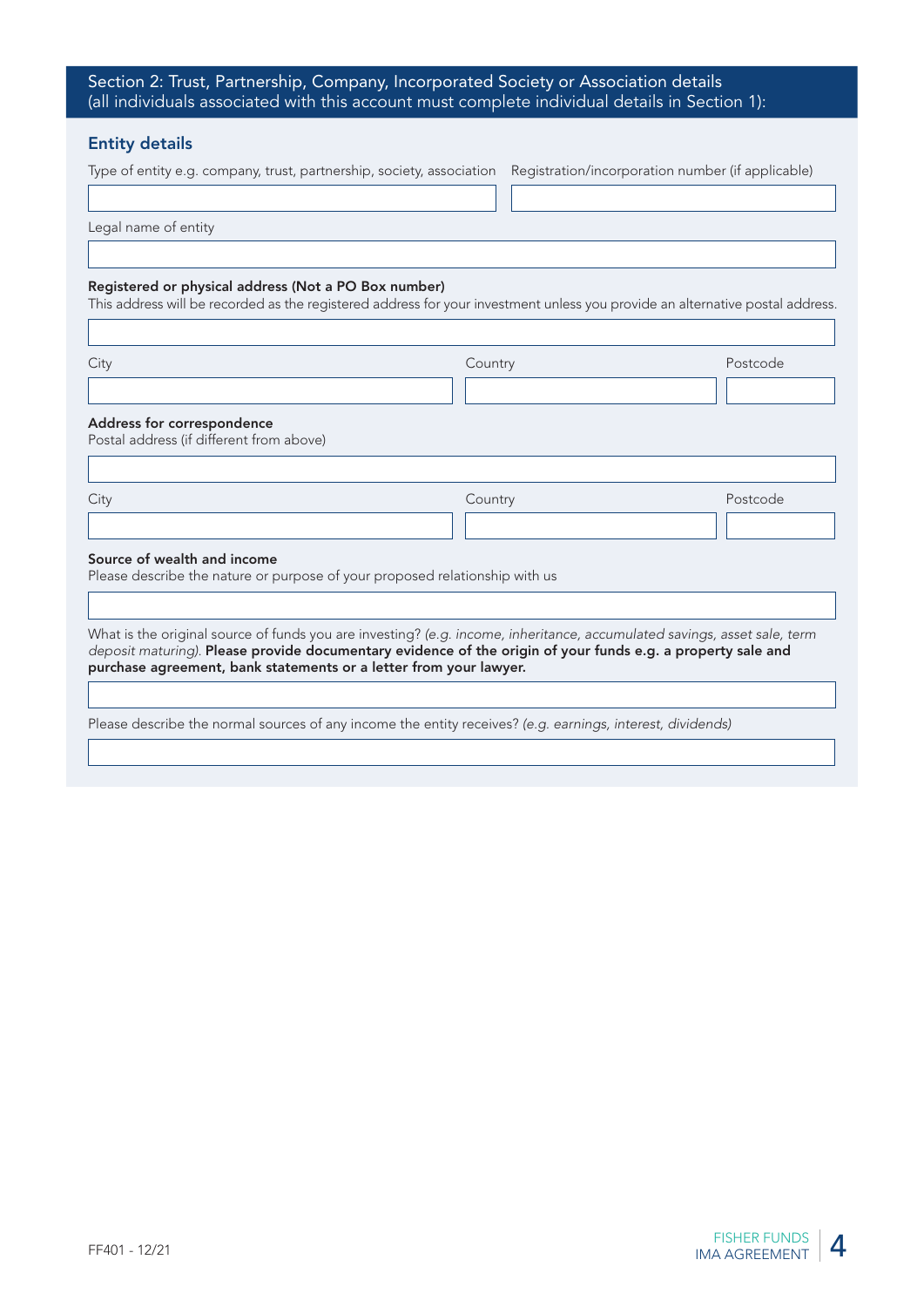| Section 2 continued                                                                                                                                                                                                                                                                                                                                                                                                                                                                                                                           |
|-----------------------------------------------------------------------------------------------------------------------------------------------------------------------------------------------------------------------------------------------------------------------------------------------------------------------------------------------------------------------------------------------------------------------------------------------------------------------------------------------------------------------------------------------|
| Tax and tax residency<br>(If you are unsure how to answer these questions please speak to your tax adviser)<br>Country of Incorporation<br>IRD number                                                                                                                                                                                                                                                                                                                                                                                         |
| Prescribed Investor Rate (PIR) — please tick one. If a PIR is not selected, 28% will apply. The PIR for a company will be 0%.<br>10.5%<br>17.5%<br>28%<br>0%                                                                                                                                                                                                                                                                                                                                                                                  |
| Resident Withholding Tax (RWT) Rate (If you do not provide your RWT rate, the default rate of 39% will be applied).<br>Please provide a copy of your Certificate of Exemption if applicable. Any changes to your Certificate of Exemption must<br>be advised to your Adviser.<br>0%<br>28%<br>30%<br>39%<br>10.5%<br>17.5%<br>33%                                                                                                                                                                                                             |
| Common Shareholder Number (CSN)                                                                                                                                                                                                                                                                                                                                                                                                                                                                                                               |
| Is the entity a foreign tax resident?<br>No<br>Yes                                                                                                                                                                                                                                                                                                                                                                                                                                                                                            |
| If yes please provide the tax identification details of any country (or countries) in which this entity is a tax resident other than<br>New Zealand.<br>Tax Identification Number<br>Country of Tax Residence                                                                                                                                                                                                                                                                                                                                 |
|                                                                                                                                                                                                                                                                                                                                                                                                                                                                                                                                               |
| Is this entity a financial institution as defined by the Common Reporting Standard or FATCA?<br>An entity will be a financial institution based on the activities that it carries out or how it is managed. There are four types of<br>financial institution: custodial institutions, depository institutions, investment entities and specified insurance companies.                                                                                                                                                                         |
| No<br>Yes                                                                                                                                                                                                                                                                                                                                                                                                                                                                                                                                     |
| If the answer to the above question is No, you must tick one of the boxes for the following question.                                                                                                                                                                                                                                                                                                                                                                                                                                         |
| An entity that is not a financial institution must either be an Active Non-Financial Entity or a Passive<br><b>Non-Financial Entity</b>                                                                                                                                                                                                                                                                                                                                                                                                       |
| An entity will generally be a Passive Non-Financial Entity if more than 50% of its gross income is passive income*, or has<br>assets that predominantly produce or are held for the production of passive income.                                                                                                                                                                                                                                                                                                                             |
| * Passive income generally includes non-trading investment income in the form of: interest or equivalents, dividends,<br>annuities, other financial arrangements' income, rents and loyalties.                                                                                                                                                                                                                                                                                                                                                |
| Active Non-Financial Entity<br>Passive Non-Financial Entity                                                                                                                                                                                                                                                                                                                                                                                                                                                                                   |
| If this entity is a Passive Non-Financial Entity does the entity have any foreign Controlling Persons?<br>A Controlling Person means any individual who can exercise control over the investing entity or any other natural person<br>exercising or having the ability to exercise control (including through an intermediary, or a chain of control or ownership).<br>For example any individual who owns, directly or indirectly, 25% or more of a company's share capital or the trustee,<br>beneficiary, protector or settlor of a trust. |
| Yes<br>No                                                                                                                                                                                                                                                                                                                                                                                                                                                                                                                                     |

For each foreign Controlling Person please provide the information requested in the following section titled Foreign tax resident details.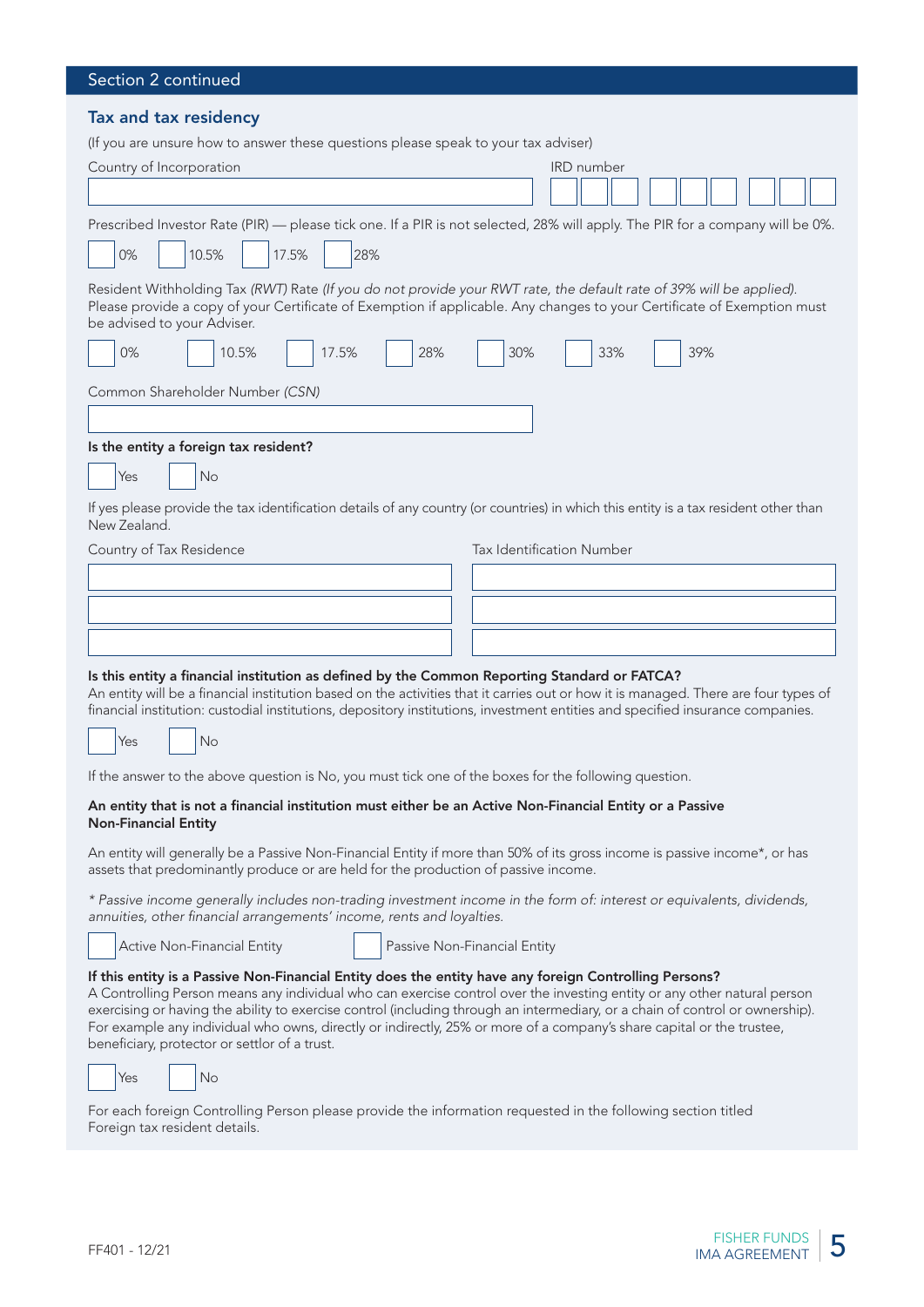# Section 2 continued

#### Foreign tax resident details

The following persons must each complete this section only if they are a tax resident in any country other than New Zealand.

- The settlor of the trust
- Any beneficiaries named in the trust deed
- Any discretionary beneficiaries that have received a distribution from the trust
- The protector of the trust
- Controlling Persons

#### Foreign tax resident 1

 $\sqrt{ }$ 

Relationship to the entity e.g. Controlling Person, Settlor etc

| Title                  | First Name                                                      | Middle Name(s)                                                                              |  |  |  |  |
|------------------------|-----------------------------------------------------------------|---------------------------------------------------------------------------------------------|--|--|--|--|
|                        |                                                                 |                                                                                             |  |  |  |  |
| Surname                |                                                                 |                                                                                             |  |  |  |  |
|                        |                                                                 |                                                                                             |  |  |  |  |
| Date of Birth          | Country of Tax Residence                                        |                                                                                             |  |  |  |  |
| $\sqrt{2}$             | $\sqrt{\phantom{a}}$                                            |                                                                                             |  |  |  |  |
|                        |                                                                 | Tax Identification Number (TIN) or equivalent (or reason why TIN was unable to be obtained) |  |  |  |  |
|                        |                                                                 |                                                                                             |  |  |  |  |
| Address (not a PO Box) |                                                                 |                                                                                             |  |  |  |  |
|                        |                                                                 |                                                                                             |  |  |  |  |
|                        |                                                                 |                                                                                             |  |  |  |  |
|                        | Foreign tax resident 2                                          |                                                                                             |  |  |  |  |
|                        | Relationship to the entity e.g. Controlling Person, Settlor etc |                                                                                             |  |  |  |  |
|                        |                                                                 |                                                                                             |  |  |  |  |
| Title                  | First Name                                                      | Middle Name(s)                                                                              |  |  |  |  |
|                        |                                                                 |                                                                                             |  |  |  |  |
| Surname                |                                                                 |                                                                                             |  |  |  |  |
|                        |                                                                 |                                                                                             |  |  |  |  |
| Date of Birth          | Country of Tax Residence                                        |                                                                                             |  |  |  |  |
| $\sqrt{2}$             | $\prime$                                                        |                                                                                             |  |  |  |  |
|                        |                                                                 | Tax Identification Number (TIN) or equivalent (or reason why TIN was unable to be obtained) |  |  |  |  |
|                        |                                                                 |                                                                                             |  |  |  |  |
| Address (not a PO Box) |                                                                 |                                                                                             |  |  |  |  |
|                        |                                                                 |                                                                                             |  |  |  |  |
|                        |                                                                 |                                                                                             |  |  |  |  |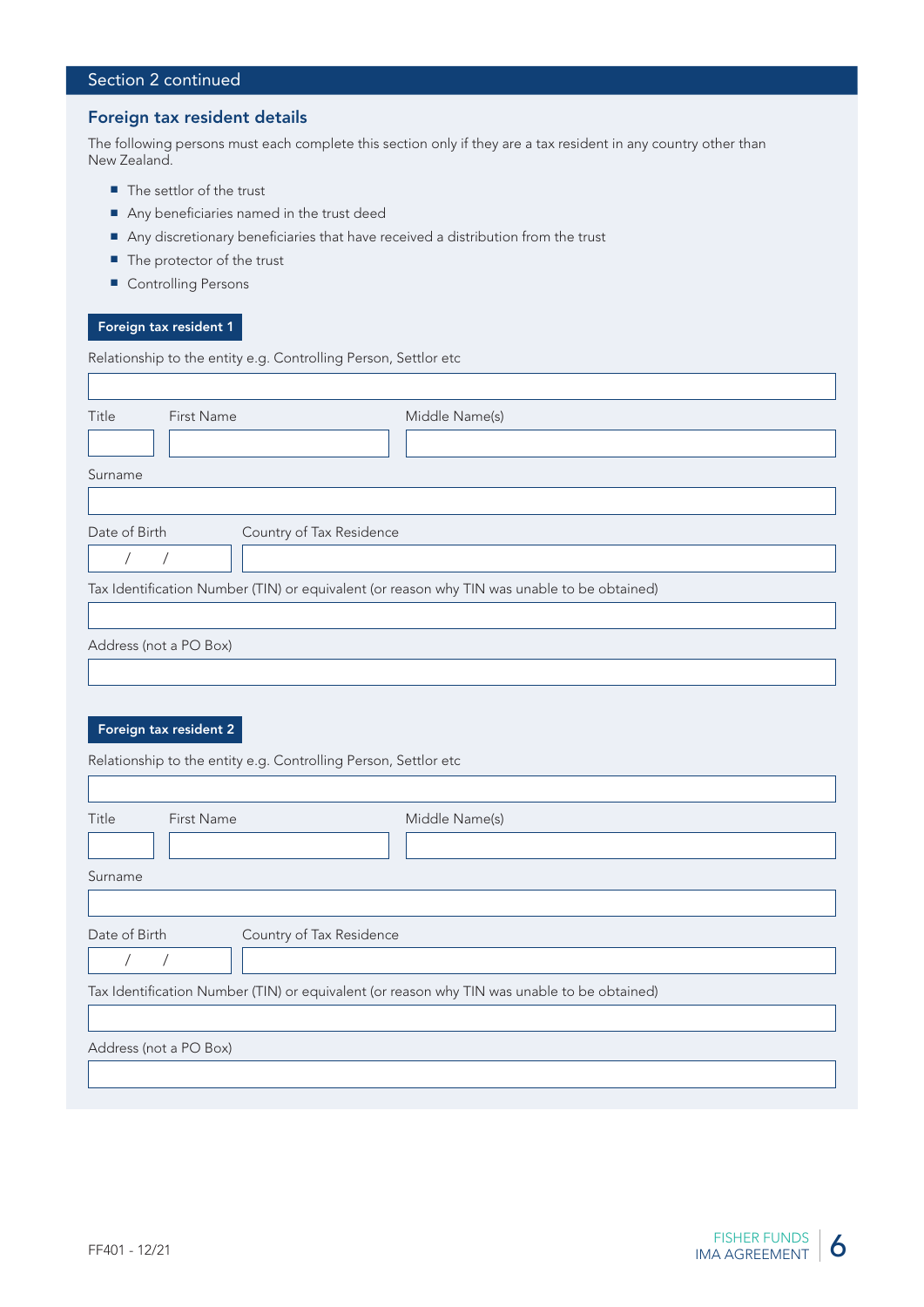| Section 2 continued                                                                         |                                                                                             |  |  |  |  |  |
|---------------------------------------------------------------------------------------------|---------------------------------------------------------------------------------------------|--|--|--|--|--|
| Foreign tax resident details continued                                                      |                                                                                             |  |  |  |  |  |
| Foreign tax resident 3                                                                      |                                                                                             |  |  |  |  |  |
|                                                                                             | Relationship to the entity e.g. Controlling Person, Settlor etc                             |  |  |  |  |  |
|                                                                                             |                                                                                             |  |  |  |  |  |
| Title<br><b>First Name</b>                                                                  | Middle Name(s)                                                                              |  |  |  |  |  |
|                                                                                             |                                                                                             |  |  |  |  |  |
| Surname                                                                                     |                                                                                             |  |  |  |  |  |
| Date of Birth                                                                               |                                                                                             |  |  |  |  |  |
| Country of Tax Residence<br>$\sqrt{2}$<br>$\overline{\phantom{a}}$                          |                                                                                             |  |  |  |  |  |
| Tax Identification Number (TIN) or equivalent (or reason why TIN was unable to be obtained) |                                                                                             |  |  |  |  |  |
|                                                                                             |                                                                                             |  |  |  |  |  |
| Address (not a PO Box)                                                                      |                                                                                             |  |  |  |  |  |
|                                                                                             |                                                                                             |  |  |  |  |  |
|                                                                                             |                                                                                             |  |  |  |  |  |
| Foreign tax resident 4                                                                      |                                                                                             |  |  |  |  |  |
| Relationship to the entity e.g. Controlling Person, Settlor etc                             |                                                                                             |  |  |  |  |  |
|                                                                                             |                                                                                             |  |  |  |  |  |
| Title<br>First Name                                                                         | Middle Name(s)                                                                              |  |  |  |  |  |
|                                                                                             |                                                                                             |  |  |  |  |  |
| Surname                                                                                     |                                                                                             |  |  |  |  |  |
| Date of Birth<br>Country of Tax Residence                                                   |                                                                                             |  |  |  |  |  |
| $\overline{1}$<br>$\prime$                                                                  |                                                                                             |  |  |  |  |  |
|                                                                                             | Tax Identification Number (TIN) or equivalent (or reason why TIN was unable to be obtained) |  |  |  |  |  |
|                                                                                             |                                                                                             |  |  |  |  |  |
| Address (not a PO Box)                                                                      |                                                                                             |  |  |  |  |  |
|                                                                                             |                                                                                             |  |  |  |  |  |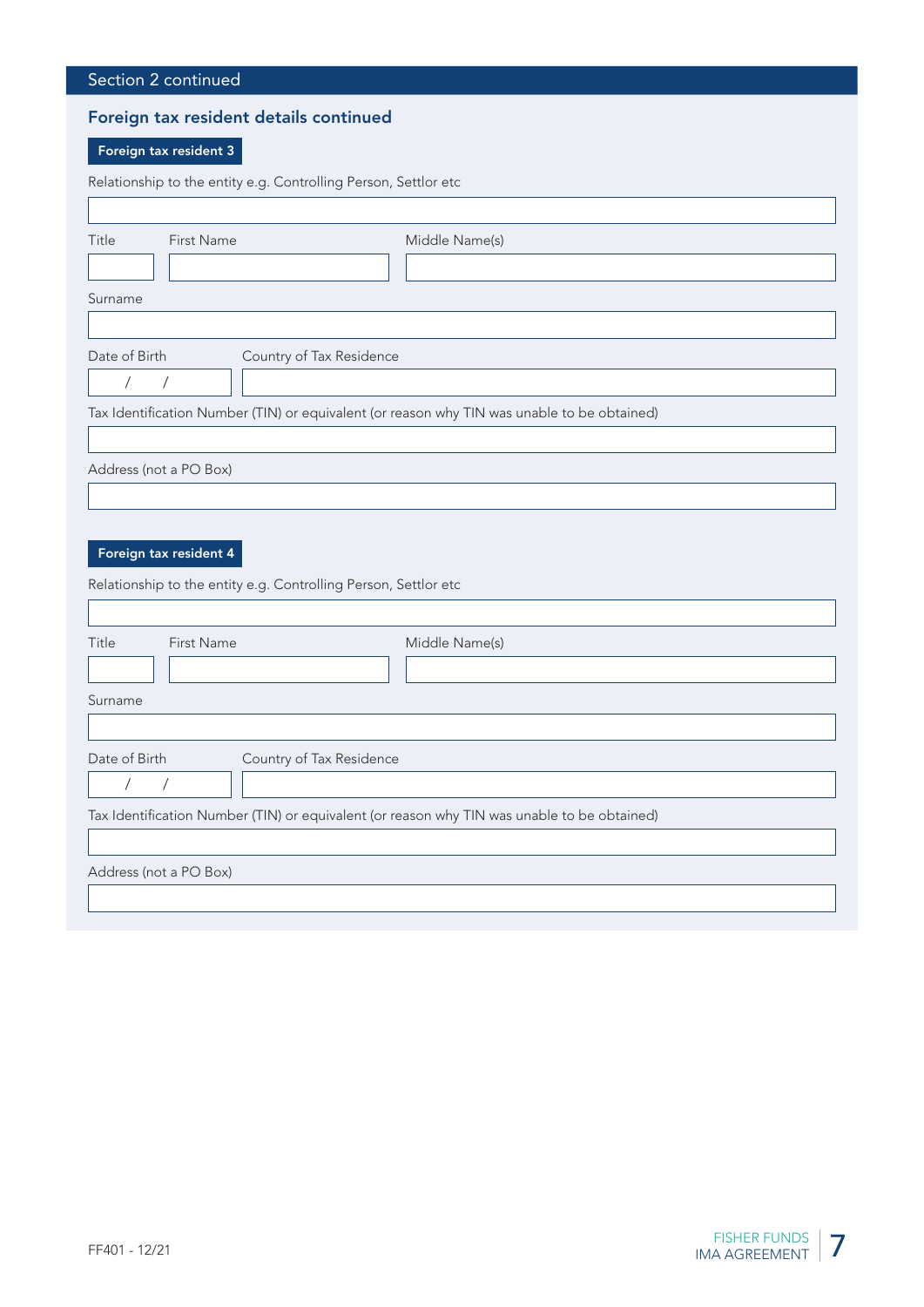# Section 2 continued

#### Trust information

Please provide a full copy of the trust deed for your Trust, including any amendments and subsequent trustee appointment documents. Please provide the name and date of birth of any beneficiaries named in the trust deed.

| Name | <b>Email Address</b> | Date of Birth |
|------|----------------------|---------------|
|      |                      |               |
| Name | Email Address        | Date of Birth |
|      |                      |               |
| Name | Email Address        | Date of Brth  |
|      |                      |               |
| Name | Email Address        | Date of Birth |
|      |                      |               |
| Name | Email Address        | Date of Birth |
|      |                      |               |
| Name | <b>Email Address</b> | Date of Birth |
|      |                      |               |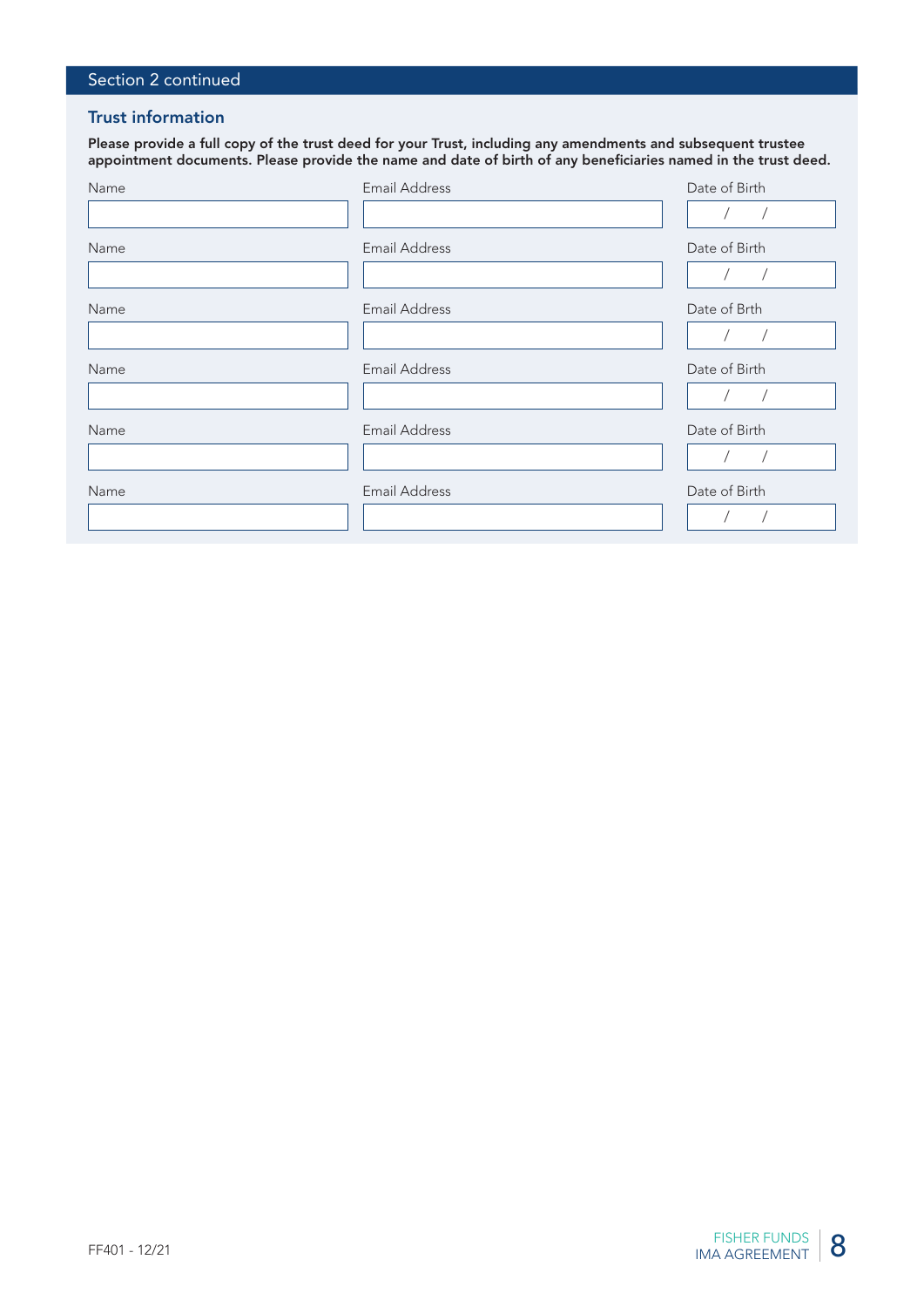#### Section 3: Investment Options and Fees

The IMA Service offers a choice of Portfolios. You may make regular investment to any Portfolio. You can select from the various Portfolios in the proportions you wish.

#### Initial Investment

| <b>Portfolio Options</b>                                                  |                       | Administration Fee* per annum (including GST) | Amount |
|---------------------------------------------------------------------------|-----------------------|-----------------------------------------------|--------|
|                                                                           | <b>Fixed Interest</b> | 0.78%                                         |        |
| Model Portfolio                                                           | Conservative          | 0.89%                                         | - ⊅    |
|                                                                           | Balanced              | 0.99%                                         | J      |
|                                                                           | Growth                | 0.99%                                         |        |
|                                                                           | Equity                | 1.00%                                         | \$     |
| Custom                                                                    |                       | 0.25%                                         | ⊋      |
| Total (Minimum initial investment \$50,000 or amount agreed with Adviser) |                       |                                               |        |

#### Payment Options

#### Regular Investment

|                 | Conservative                                                                                                                                                                                                                                                                |              | 0.89%                                                  |             | \$                |            |  |  |
|-----------------|-----------------------------------------------------------------------------------------------------------------------------------------------------------------------------------------------------------------------------------------------------------------------------|--------------|--------------------------------------------------------|-------------|-------------------|------------|--|--|
|                 | Balanced                                                                                                                                                                                                                                                                    |              | 0.99%                                                  |             | \$                |            |  |  |
| Model Portfolio | Growth                                                                                                                                                                                                                                                                      |              | 0.99%                                                  |             | \$                |            |  |  |
|                 | Equity                                                                                                                                                                                                                                                                      |              | 1.00%                                                  |             | \$                |            |  |  |
|                 | Custom                                                                                                                                                                                                                                                                      |              | 0.25%                                                  |             | \$                |            |  |  |
|                 | Total (Minimum initial investment \$50,000 or amount agreed with Adviser)                                                                                                                                                                                                   |              |                                                        |             | \$                |            |  |  |
|                 |                                                                                                                                                                                                                                                                             |              |                                                        |             |                   |            |  |  |
|                 | <b>Payment Options</b><br>I enclose evidence of the transfer of the funds from my bank confirming the deposit to FNZ Custodians Limited -<br>Clients Funds Account, ANZ Bank New Zealand Limited, Wellington Branch, Account Number 06-0501-0855840-00                      |              |                                                        |             |                   |            |  |  |
|                 | <b>Regular Investment</b><br>I would like to make regular investments as described below                                                                                                                                                                                    |              |                                                        |             |                   |            |  |  |
|                 | <b>Portfolio Options</b>                                                                                                                                                                                                                                                    |              |                                                        |             | Amount            |            |  |  |
|                 | <b>Fixed Interest</b>                                                                                                                                                                                                                                                       |              | Administration Fee* per annum (including GST)<br>0.78% |             |                   | \$         |  |  |
|                 | Conservative                                                                                                                                                                                                                                                                | 0.89%        |                                                        |             | \$                |            |  |  |
| Model Portfolio | Balanced                                                                                                                                                                                                                                                                    | 0.99%        |                                                        |             | \$                |            |  |  |
|                 | Growth                                                                                                                                                                                                                                                                      | 0.99%        |                                                        |             | \$                |            |  |  |
|                 | Equity                                                                                                                                                                                                                                                                      | 1.00%        |                                                        |             | \$                |            |  |  |
|                 | Custom                                                                                                                                                                                                                                                                      | 0.25%        |                                                        | \$          |                   |            |  |  |
| Total           |                                                                                                                                                                                                                                                                             |              |                                                        |             | \$                |            |  |  |
|                 | Frequency of regular investment                                                                                                                                                                                                                                             | Weekly       | Fortnightly                                            | Monthly     | <b>Start Date</b> | $\sqrt{2}$ |  |  |
|                 | I have competed the FNZ Ltd Direct Debit Form that is included in the IMA Service information pack                                                                                                                                                                          |              |                                                        |             |                   |            |  |  |
|                 | *Administration Fees are payable monthly on your balance excluding the amount in the IMA Cash Management<br>Account, and will be deducted from your IMA Cash Management Account.<br>The administration fees reduce on amounts invested in the tiers in the following table: |              |                                                        |             |                   |            |  |  |
|                 | Fees payable on the amounts<br>invested in the following tiers:                                                                                                                                                                                                             | Up to \$500K | $$500k - $1m$                                          | $$1m - $3m$ | $$3m - $5m$$      | $$5m+$     |  |  |
|                 | Fixed Income Model                                                                                                                                                                                                                                                          | 0.78%        | 0.76%                                                  | 0.72%       | 0.69%             | 0.68%      |  |  |
|                 | Conservative Model                                                                                                                                                                                                                                                          | 0.89%        | 0.87%                                                  | 0.83%       | 0.81%             | 0.80%      |  |  |
|                 | <b>Balanced Model</b>                                                                                                                                                                                                                                                       | 0.99%        | 0.97%                                                  | 0.93%       | 0.90%             | 0.89%      |  |  |
|                 | Growth Model                                                                                                                                                                                                                                                                | 0.99%        | 0.97%                                                  | 0.93%       | 0.90%             | 0.89%      |  |  |
|                 | <b>Equity Model</b>                                                                                                                                                                                                                                                         | 1.00%        | 0.98%                                                  | 0.94%       | 0.91%             | 0.90%      |  |  |
|                 | Custom Account                                                                                                                                                                                                                                                              | 0.25%        | 0.23%                                                  | 0.19%       | 0.17%             | 0.16%      |  |  |

| Fees payable on the amounts<br>invested in the following tiers: | Up to \$500K | $$500k - $1m$ | $$1m - $3m$ | $$3m - $5m$ | $$5m+$ |
|-----------------------------------------------------------------|--------------|---------------|-------------|-------------|--------|
| Fixed Income Model                                              | 0.78%        | 0.76%         | 0.72%       | 0.69%       | 0.68%  |
| Conservative Model                                              | 0.89%        | 0.87%         | 0.83%       | 0.81%       | 0.80%  |
| <b>Balanced Model</b>                                           | 0.99%        | 0.97%         | 0.93%       | 0.90%       | 0.89%  |
| Growth Model                                                    | 0.99%        | 0.97%         | 0.93%       | 0.90%       | 0.89%  |
| <b>Equity Model</b>                                             | $0.00\%$     | 0.98%         | 0.94%       | 0.91%       | 0.90%  |
| <b>Custom Account</b>                                           | 0.25%        | 0.23%         | 0.19%       | 0.17%       | 0.16%  |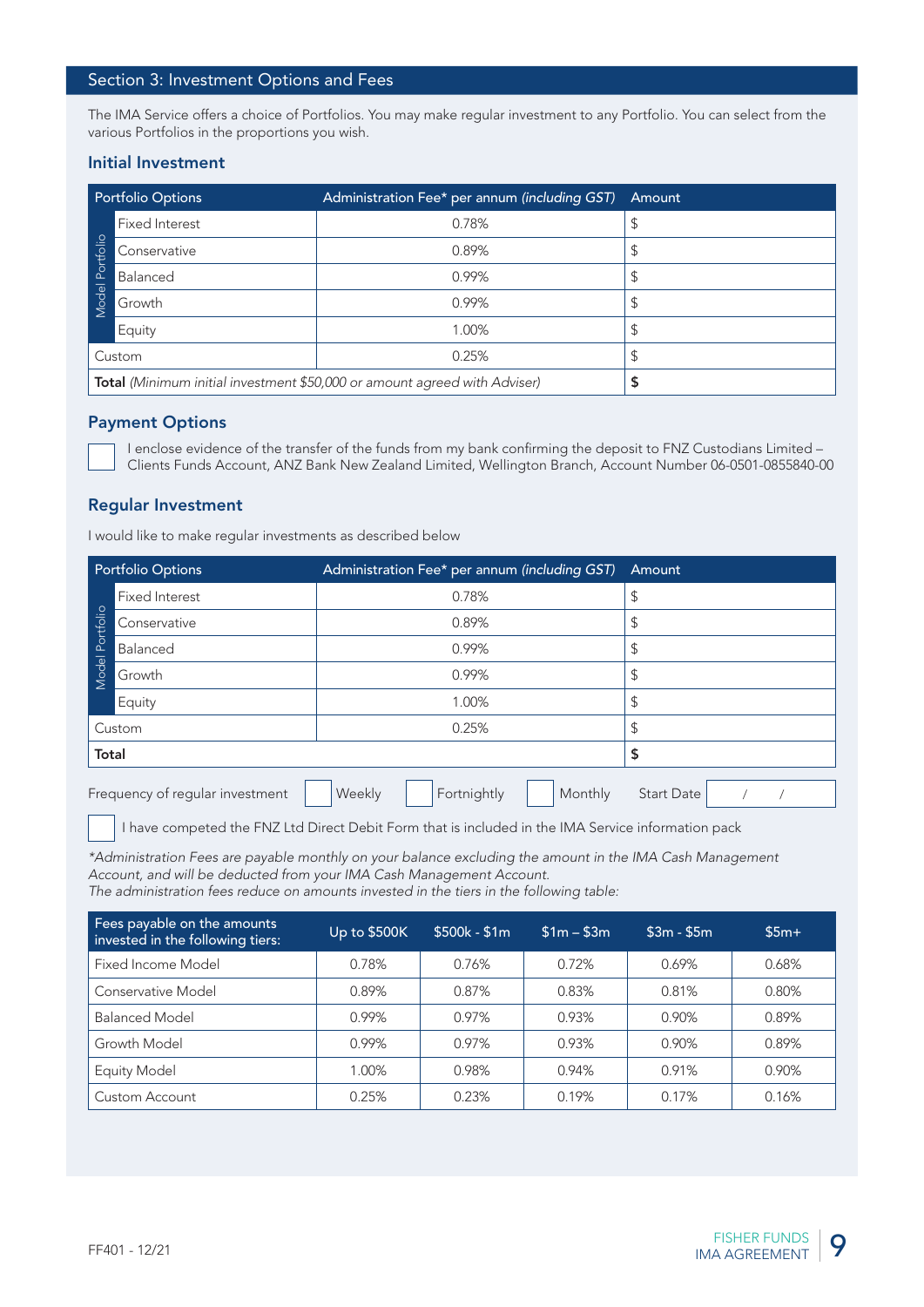| Section 3: Investment Options and Fees continued                                                                                                                                                                                                                                                                                  |
|-----------------------------------------------------------------------------------------------------------------------------------------------------------------------------------------------------------------------------------------------------------------------------------------------------------------------------------|
| <b>Adviser Fees</b><br>% of your Account balance, plus GST if<br>You may agree to pay your Adviser a Monitoring Fee per annum of<br>applicable (excluding the IMA Cash Management Account).<br>% of your initial investment or \$<br>You may agree to pay your Adviser a one-off Implementation Fee of<br>plus GST if applicable. |
| Monitoring Fees are payable monthly and will be deducted from your IMA Cash Management Account.                                                                                                                                                                                                                                   |
|                                                                                                                                                                                                                                                                                                                                   |
|                                                                                                                                                                                                                                                                                                                                   |
| Section 4: Withdrawal Options                                                                                                                                                                                                                                                                                                     |

| I would like to make                                       | Weekly                                    | Fortnightly    | Monthly | Quarterly |  |
|------------------------------------------------------------|-------------------------------------------|----------------|---------|-----------|--|
| Withdrawals of                                             |                                           | Starting       |         |           |  |
| $\sqrt{2}$                                                 |                                           |                |         |           |  |
|                                                            |                                           |                |         |           |  |
|                                                            | To be paid to the following bank account: |                |         |           |  |
|                                                            |                                           |                |         |           |  |
| <b>Bank Account Name</b>                                   |                                           |                |         |           |  |
|                                                            |                                           |                |         |           |  |
|                                                            |                                           |                |         |           |  |
| Account Number (please provide a pre-printed deposit slip) |                                           |                |         |           |  |
|                                                            |                                           |                |         |           |  |
|                                                            |                                           |                |         |           |  |
| Bank                                                       | <b>Branch</b>                             | Account Number |         | Suffix    |  |
|                                                            |                                           |                |         |           |  |

#### Section 5: Adviser Declaration

I agree to provide the Client with services in relation to the IMA Service on the Terms and Conditions set out in Part B of this Agreement.

I agree to operate the Clients' Account on their behalf.

If conducting Client Due Diligence on behalf of Fisher Funds I confirm that:

- I am a "Reporting Entity" under the Anti-Money Laundering and Countering Financing of Terrorism Act 2009 (AML/CFT Act).
- I have a "Business Relationship" (as defined in the AML/CFT Act) with the Client in this Agreement.
- I have conducted the relevant customer due diligence procedures to the standard required by the AML/CFT Act and regulations. I have sighted the original of each document verifying the identity and address of the owner(s) and have attached to this form the relevant identity and verification information required under the AML/CFT Act.
- I have provided the client with the Service Disclosure Statement, the relevant Investment Proposal(s), the relevant Product Disclosure Statement(s) and the FNZ Disclosure Statement.

| Adviser Name | Fisher Funds Adviser Code |
|--------------|---------------------------|
|              |                           |
| Signature    | Date                      |
|              |                           |
|              |                           |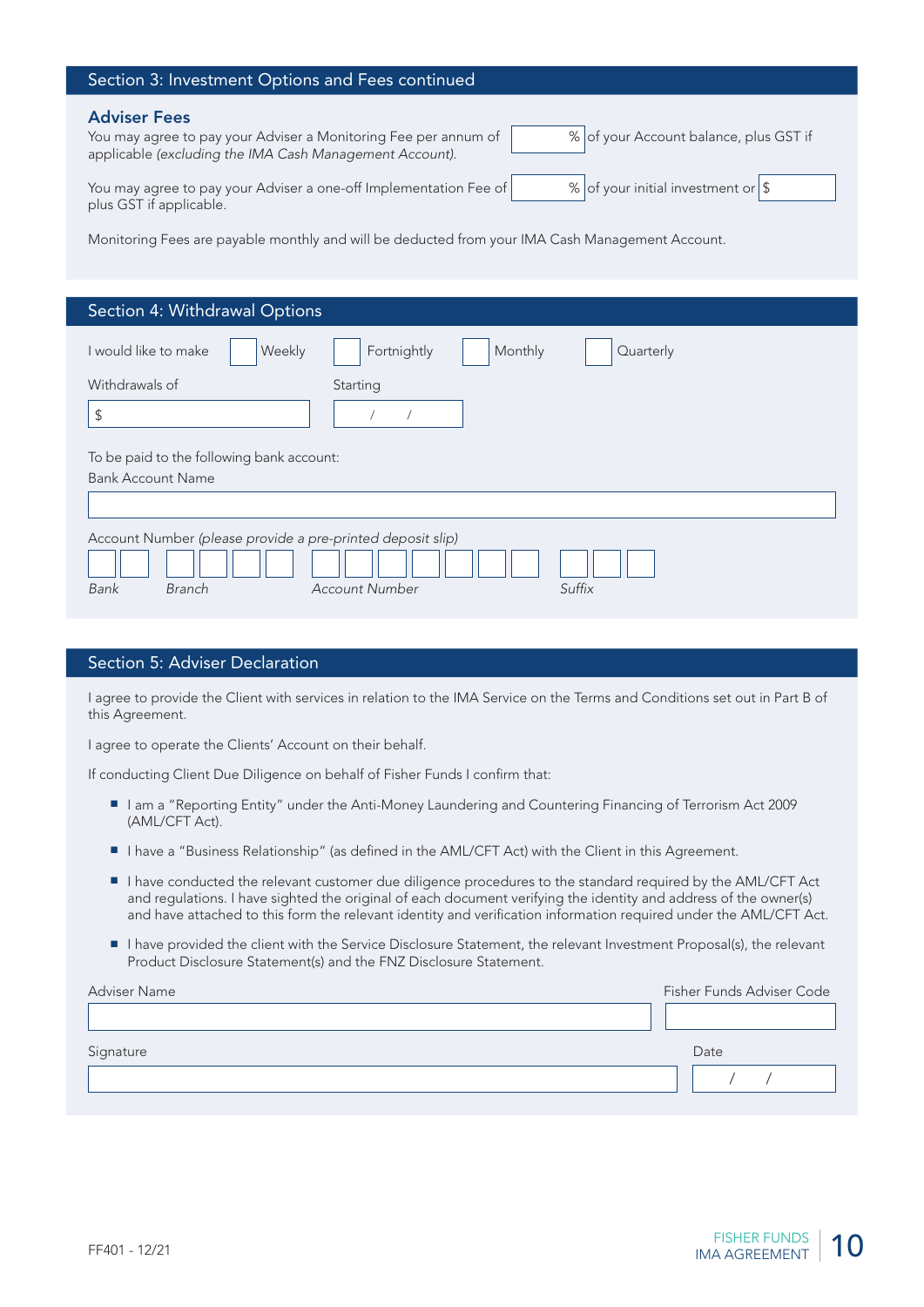#### Section 6: Privacy Statement

Your personal information may be used by Fisher Funds (and its related entities), and by service providers to Fisher Funds (and their related entities) to provide services in relation to your investment and to promote to you other products and services. Such information, including your account information, may be shared with and used by your financial adviser or the distributor through which you joined the IMA Service (if applicable) and by the Financial Advice Provider associated with that adviser or distributor for the purpose of providing ongoing financial advice and/or services to you. Fisher Funds may also be required to disclose your information to the Financial Markets Authority, other regulatory authorities or on receipt of a court order.

The information you provide may also be used to electronically verify your identity and address (if necessary), and may be disclosed to third parties including government agencies for this purpose.

You have the right to access the information held by Fisher Funds and you may also request that it be corrected. You can do this by contacting us at enquiries@fisherfunds.co.nz or call us on 0508 FISHER (0508 347 437). If you contact us or we contact you, we may keep a record of that contact. We may also monitor and record calls you make to us and that we make to you. If you are concerned about a possible interference with your privacy, you should contact us by writing to The Privacy Officer, Fisher Funds Management Limited, Private Bag 93502, Auckland 0740 or email privacy@fisherfunds. co.nz. If your concerns are not resolved to your satisfaction, the matter can be referred to the Privacy Commissioner on 0800 803 909 or enquiries@privacy.org.nz.

#### Section 7: Client Declaration

I appoint the Adviser to provide me with services in relation to the IMA Service on the Terms and Conditions set out in Part B of this Agreement.

I appoint the Adviser to operate my/our Account on my/our behalf.

I acknowledge that I have read and understood the IMA Service Terms and Conditions and I agree to be bound by these.

I confirm that all of the information I have given in this application is true and correct.

I will notify my Adviser immediately if there is any change in any information I have given in this application.

| Signature   | Date |
|-------------|------|
|             |      |
| Client Name |      |
|             |      |
| Signature   | Date |
|             |      |
| Client Name |      |
|             |      |
| Signature   | Date |
|             |      |
| Client Name |      |
|             |      |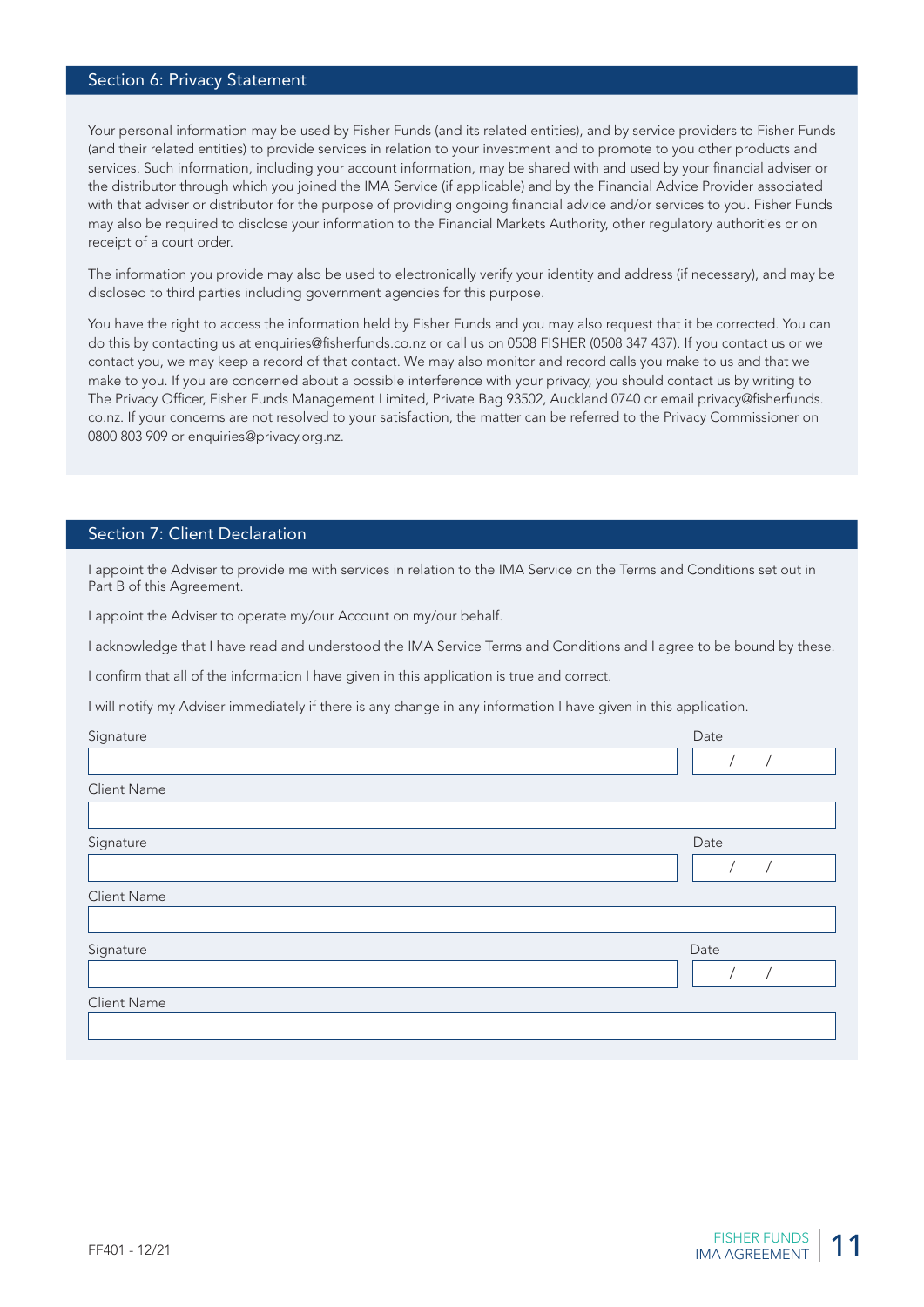#### Section 8: Investment Authority for IMA Service – Model Portfolios

This is your Investment Authority if you choose to invest in the discretionary investment management service Model Portfolios through the IMA Service.

By signing the Client Declaration on page 11, you authorise Fisher Funds to manage your Model Portfolios in accordance with this Agreement, including this Investment Authority, the Service Disclosure Statement and the relevant Investment Proposals provided to you in respect of the discretionary investment management service.

I give Fisher Funds authority to invest and make decisions for my Model Portfolio following the current investment strategy set for the Model Portfolio(s) I have selected under Section 3: Investment Options and Fees of this Agreement.

I agree that Fisher Funds may invest in a portfolio for me on the basis of the Model Portfolio(s) I have selected as follows:

- In the asset types for the relevant Model Portfolio(s) described in the relevant Investment Proposal(s) and through the types of investments described in the relevant Investment Proposal(s); and
- To the target investment mix and in the proportions described in the Investment Proposal for each relevant Model Portfolio.

I agree that the investment objectives of the Model Portfolio(s) described in the relevant Investment Proposal(s) will apply to my portfolio.

I agree that Fisher Funds may rebalance my portfolio on a monthly basis to ensure it matches the pre-set investment allocations for the Model Portfolio(s) I have selected as described in the Investment Proposal(s) for the relevant Model Portfolio(s).

I agree that Fisher Funds chooses the Investments and target asset allocations for each Model Portfolio and these may change without notice to me.

I acknowledge that there are no limits on the nature or type of investments that may be made, or the proportion of each type of asset invested in.

I agree to receive all information Fisher Funds and the Custodian are required to provide me at law through an electronic facility.

Fisher Funds (the investment provider) may assign this Agreement or any of its rights or interests under this Agreement without prior notice to you or your consent.

Fisher Funds' Chief Investment Strategist (CIS) is responsible for setting the asset allocation for each Model Portfolio investment strategy, determining the mix of Fisher Funds' managed funds or other investments used to create each model portfolio investment strategy, and ensuring that instructions are provided to the Custodian to rebalance the portfolios when required. The CIS undertakes regular reviews of the performance of the Model Portfolios against their stated objectives and amends the investment strategy and asset allocations as necessary to achieve the desired results.

You will receive regular reporting from your Financial Adviser in respect of your investment. The Custodian will make available to you reporting directly either through an electronic facility on a substantially continuous basis or by way of email or post every six months, to confirm your portfolio's value. Information applying to you as the investor, including your portfolio's value, will be made available to you by Fisher Funds (or on Fisher Funds' behalf) by way of regular reporting either through an electronic facility on a substantially continuous basis or by way of email or post every three months.

Neither Fisher Funds nor the Custodian has any obligation to forward you or take any action whatsoever in connection with reports, notices, proxies and other communications received in respect of any investments.

You may not give instructions to Fisher Funds to exercise rights over the financial products that make up your portfolio (for example, a right to vote at meetings of product holders).

The Custodian is responsible for processing any income or other benefits arising from the holding of your Investments through your Account.

Details of how you can contact Fisher Funds are in Section 10 of the Service Disclosure Statement.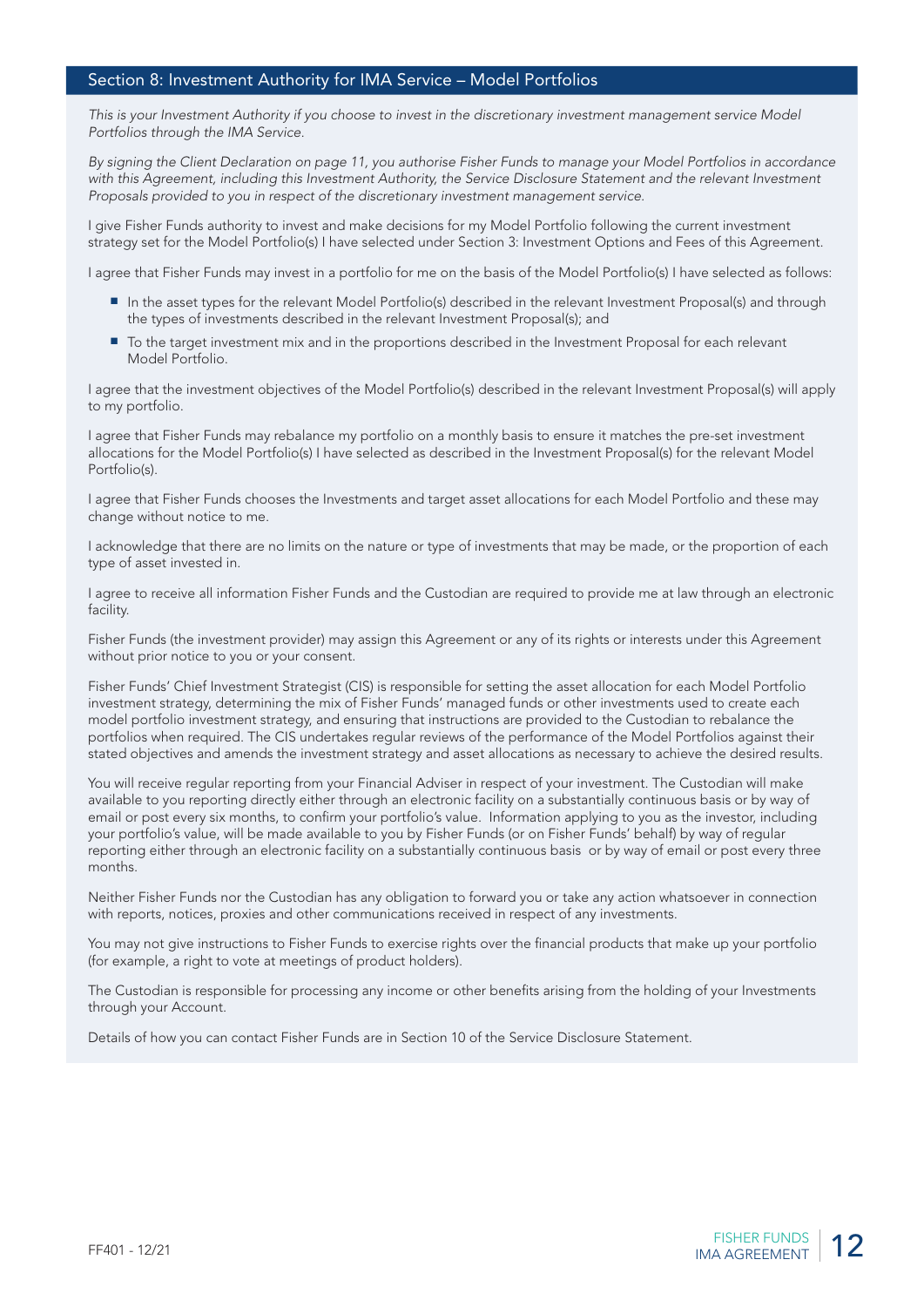# fisher funds

# Part B — Terms and Conditions of Agreement

# 1 Introduction

- 1.1 Fisher Funds Management Limited (Fisher Funds, Manager, we, us or our) agrees to provide you with portfolio management services and access to custody and administration services in respect of your Investments held through the IMA Service on the terms and conditions set out in this Agreement.
- 1.2 The IMA Service is designed for the holding and administration of long-term investment portfolios. Due to its nature it is not a suitable vehicle for the short-term trading of securities.
- 1.3 The IMA Service offers the following portfolio and service options:
	- Model Portfolios: model investment portfolios designed by our investment team, based on different investment strategies, which are made available by us as a licensed provider of a discretionary investment management service under the Financial Markets Conduct Act 2013; and/or
	- Custom Portfolio: an investment portfolio chosen by you with assistance from your Adviser, from a wide range of investment products, in relation to which only custody and administration services are provided through the IMA Service.

# 2 Our Duty of Care to You

- 2.1 In exercising any powers or performing any duties in relation to the services provided under this Agreement we will exercise the care, diligence, and skill that a prudent professional portfolio manager and administrator providing the services set out in this Agreement would exercise in the same circumstances.
- 2.2 In exercising any powers or performing any duties under this Agreement in relation to Model Portfolios under our discretionary investment management service, we will act in the best interests of investors and treat those investors equitably.

#### 3 Your Responsibilities

- 3.1 You must have appointed an Adviser who has signed an agreement with us to be able to use the IMA Service.
- 3.2 You agree to advise us immediately should you change your Adviser.
- 3.3 You accept responsibility for ensuring you read any disclosure document and other material relating to the Investments provided to you by us or your Adviser prior to any Transaction being made on your behalf.
- 3.4 You agree to provide us with any information that we may reasonably request to comply with our obligations in administering your Account.
- 3.5 You authorise us and the Custodian to execute such certificates of ownership, declarations or other documents as we or the Custodian shall be obliged to do under and pursuant to applicable law.
- 3.6 Where requested you shall sign and execute all such agreements, proxies, authorities or documents as may be required by us for the performance or implementation of this Agreement.
- 3.7 You shall be deemed to have notice of and accept the terms of any governing documents in relation to those trust assets (including, managed funds) which constitute Investments.
- 3.8 You consent to the Financial Markets Authority viewing records we hold relating to you in relation to the IMA service at such times as the Financial Markets Authority may require.

#### 4 Services to be provided by Fisher Funds as Manager

- 4.1 Subject to the terms and conditions of this Agreement, you authorise us to:
	- 4.1.1 open an IMA Service Account which includes a deposit facility (Cash Management Account, see clause 13) for you, in your name;
	- 4.1.2 arrange for the Custodian (who is independent of Fisher Funds) to carry out administration and provide custody services, including holding money and Investments on your behalf in connection with the IMA Service. We may remove or replace the Custodian by terminating our agreement with the Custodian at any time by giving six months written notice. In the event that we terminate our agreement with the Custodian and appoint a new custodian, we will assess potential replacements in terms of a number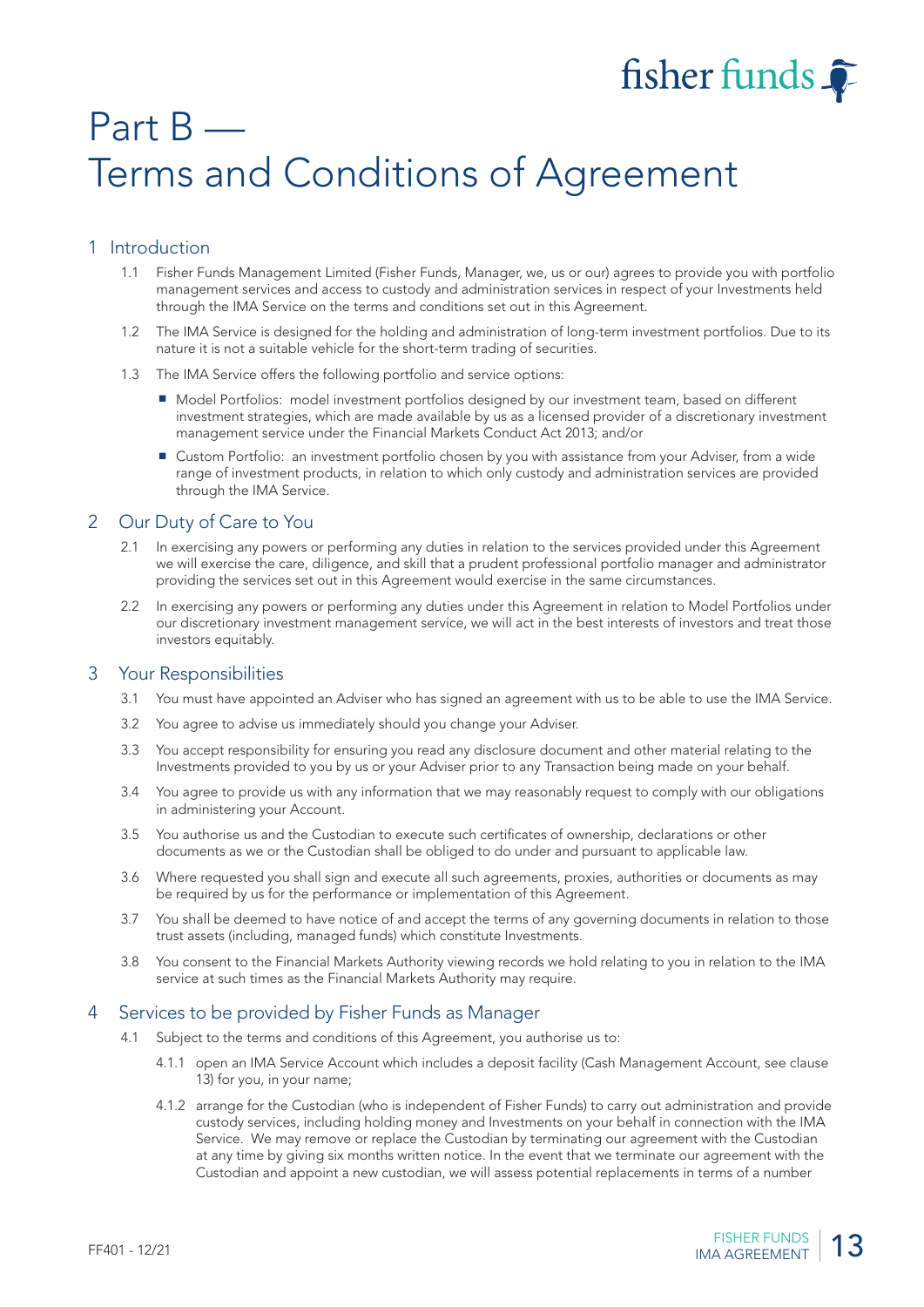of factors including their reputation and standing in the industry and their ability to comply with all requirements of the Financial Markets Conduct Act 2013, amongst others. We will also assess any potential Custodian's fit with our organisation in terms of their client service capabilities and values. As at the date of this Agreement FNZ Limited is the Custodian of the IMA Service. The Custodian was appointed by the previous provider of the IMA Service following its process at the time;

- 4.1.3 in the circumstance described in clause 8.4 when instructed by you, instruct the Custodian to Transact on your behalf under all of the circumstances in which this may occur, under or in connection with this Agreement;
- 4.1.4 in the circumstance described in clause 8.4 when instructed by you, instruct the Custodian to debit or credit your Cash Management Account in respect of any Transaction on your Account and the payment of any fees and other costs under this Agreement;
- 4.1.5 manage the Investments held as part of the Model Portfolios at our discretion in line with the asset allocation being applicable to the Model Portfolios chosen by you. You acknowledge that as a part of this authorisation we do not need to consult with you for prior approval in relation to investment decisions affecting a Model Portfolio;
- 4.1.6 deal with the Custodian, bank or any other person concerning money and Investments held on your Account;
- 4.1.7 take any action concerning money or Investments held on your Account which you have authorised us to take under this Agreement, without obtaining your specific instructions in respect of such action; and
- 4.1.8 choose to not carry out your instructions in the circumstance set out in clause 8.7.
- 4.2 You acknowledge that, except as set out in this Agreement, we are not required to monitor, manage or give financial advice in respect of your Investments.
- 4.3 Where we provide services in respect of Investments based on Model Portfolios we do not guarantee the repayment of capital or otherwise make any representation concerning the performance of the investments.

#### 5 Services to be provided by the Custodian

- 5.1 Subject to the terms and conditions of this Agreement, you authorise the Custodian to:
	- 5.1.1 perform administration and provide custody services to you in connection with the IMA Service;
	- 5.1.2 hold your money and Investments on your behalf in custody meaning in trust for your benefit in the name of FNZ Custodians Limited (a wholly owned subsidiary of FNZ Limited, the Custodian, which has been appointed as a sub-custodian for the IMA Service);
	- 5.1.3 pool your money or Investments together with those held on behalf of others who invest through the IMA Service and keep separate records of each investor's assets;
	- 5.1.4 effect Transactions on your behalf on your Adviser's or our instructions;
	- 5.1.5 receive or make payment for Investments on your behalf, and deal with the money held on your behalf and in your Cash Management account for those purposes;
	- 5.1.6 process any income or other benefits arising from the holding of your Investments through your Account;
	- 5.1.7 provide Statements of Investments to you as set out in clause 17.3;
	- 5.1.8 provide an annual taxation report to you; and
	- 5.1.9 maintain complete records showing the ownership, receipt, disbursement and other movements of your Investments.
- 5.2 The Custodian will reconcile records of client money and Investments daily and will ensure that any discrepancies are rectified promptly.
- 5.3 The Custodian will hold records for at least seven years and you may request this information which may take up to five working days to obtain.
- 5.4 The Custodian may from time to time appoint a sub-custodian to provide custodial and administrative services in connection with the IMA Service.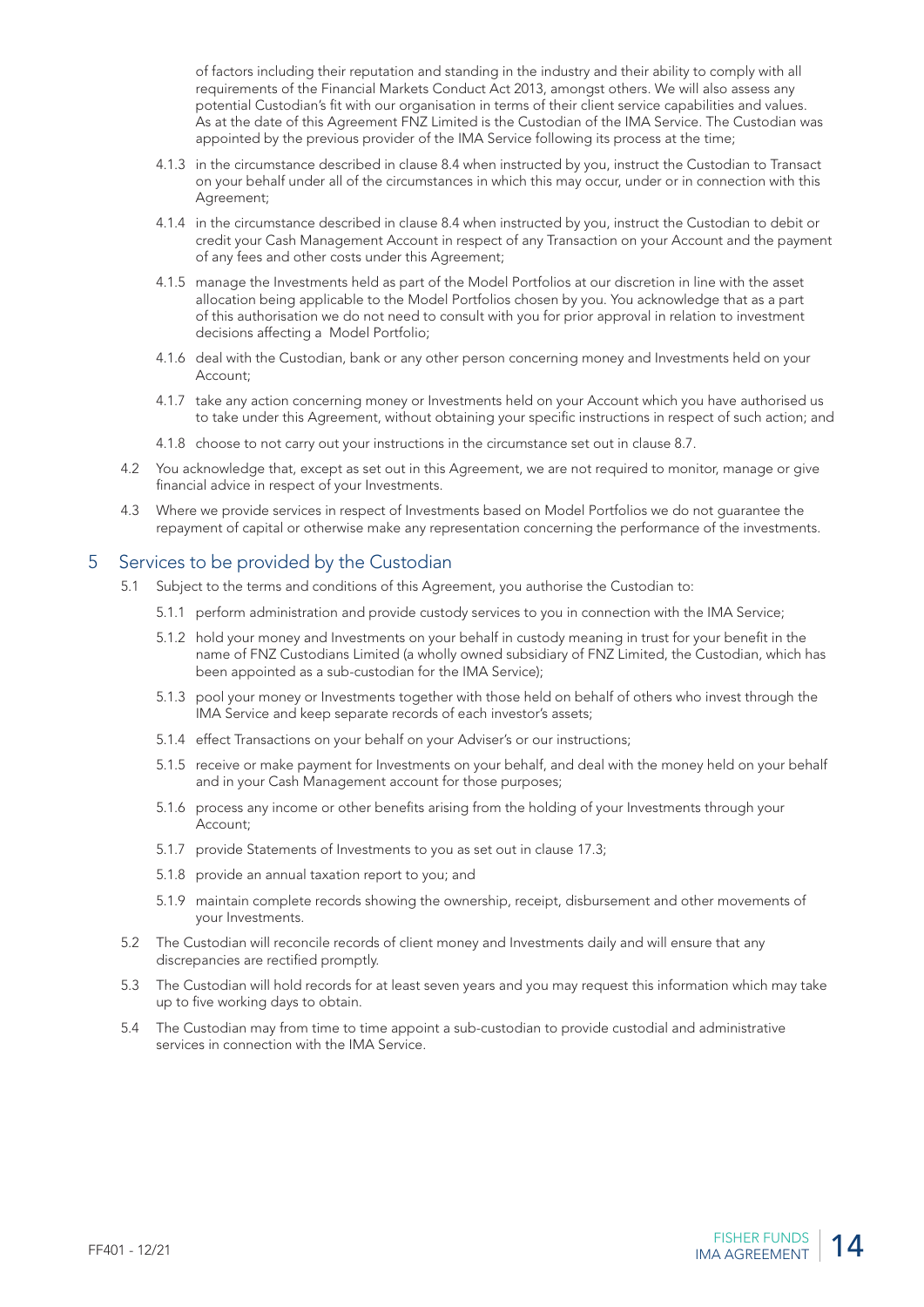#### 6 Services to be provided by your Adviser

- 6.1 Your Adviser, whom you have appointed to administer your IMA Service portfolio in accordance with this Agreement, must be a Financial Adviser registered on the New Zealand Financial Service Providers register and must have signed an agreement with us.
- 6.2 You appoint your Adviser to give financial advice to you in respect of your entry into and the maintenance of your Portfolio(s) under the IMA service.
- 6.3 You appoint your Adviser to instruct the Custodian to Transact on your behalf in respect of your Account under all of the circumstances in which this may occur, under or in connection with this Agreement.
- 6.4 You appoint your Adviser to instruct the Custodian to debit or credit your Cash Management Account in respect of any Transaction on your Account under all of the circumstances in which this may occur, under or in connection with this Agreement and the payment of any fees and other costs under this Agreement.
- 6.5 Your Adviser will pass instructions on to the Custodian on a reasonable endeavours basis. While this will generally be on the day of receipt, this may not always be the case and there is no guarantee that processing cut off times on any given day will be met.

#### 7 Fees

#### Administration Fee

7.1 An Administration Fee will be charged monthly for services we provide to you under this Agreement. The Administration Fee is set out in the Application and the per annum amount of the Administration Fee is charged on a sliding scale depending on your account balance. The Administration Fee includes the fees (other than the Custodian Cash Management Fee, defined below) charged by the Custodian (details of which can be found in the Custodian's Disclosure Statement). The Administration Fee is calculated daily as a percentage of the total value of your Portfolio (excluding your Cash Management Account balance), so the Administration Fee is generally charged on only approximately 97% of your investment, as approximately 3% of your investment will be held in your Cash Management Account, and deducted monthly from the Cash Management Account. The fees are subject to change by written notification to you.

#### Implementation Fee

7.2 You may agree to pay your Adviser an Implementation Fee as noted in the Application for services they provide in connection with establishing your Account (plus GST if applicable). This fee is deducted from your Cash Management Account and may be either a percentage of your initial investment or a fixed dollar amount.

#### Monitoring Fee

7.3 You may agree to pay your Adviser a Monitoring Fee as noted in the Application (plus GST if applicable) for providing you with advice and services in relation to your Investments. The maximum fee payable is 1% per annum, and is to be agreed with your Adviser. The Monitoring Fee will be calculated daily as a percentage of the total value of your Investments (excluding your Cash Management Account balance and any External Holdings) and deducted monthly from your Cash Management Account. The Monitoring Fee can be changed by agreement between you and your Adviser.

#### Custodian Cash Management Fee

7.4 A Custodian Cash Management Fee is deducted from the interest earned on the cash balance held in your Cash Management Account by the Custodian. The Custodian Cash Management Fee payable is up to a maximum of 0.85% p.a. (plus GST, if applicable). The Custodian Cash Management Fee is calculated daily on the cash balance held in your Cash Management Account and paid monthly from the bank account your Cash Management Account is invested in. The Custodian Cash Management Fee will vary without notice to you. See the FNZ Limited disclosure statement for more details of the Custodian Cash Management Fee.

#### In-Fund Fees and Expenses

- 7.5 To the extent Fisher Funds' managed funds are included in the Model Portfolios, Fisher Funds rebates any management fees it receives from those investments. In addition, there are In-Fund operating expenses (such as trustee, custody, registry and audit costs) incurred in those managed funds, and a performance fee may be charged in the Fisher Funds Property and Infrastructure Fund which is included in certain of the Model Portfolios. These expenses and the performance fee (to the extent it is able to be charged) are paid by the managed funds and affect the investment performance of the managed funds. The In-Fund operating expenses and the performance fee are not rebated by Fisher Funds.
- 7.6 Fisher Funds is entitled to be paid a performance fee where performance of the Fisher Funds Property and Infrastructure Fund exceeds the fund benchmark. The amount of the performance fee, and whether or not it can be charged, depends on the level of the fund's performance. The method for calculating the performance fee is 10% of returns in excess of the Official Cash Rate +3% plus GST, subject to a High Water Mark. A High Water Mark is set to ensure that Fisher Funds is only rewarded for investment performance once and is not entitled to a performance fee when recovering any losses that may have been incurred. The High Water Mark must be exceeded before any performance fee may be charged.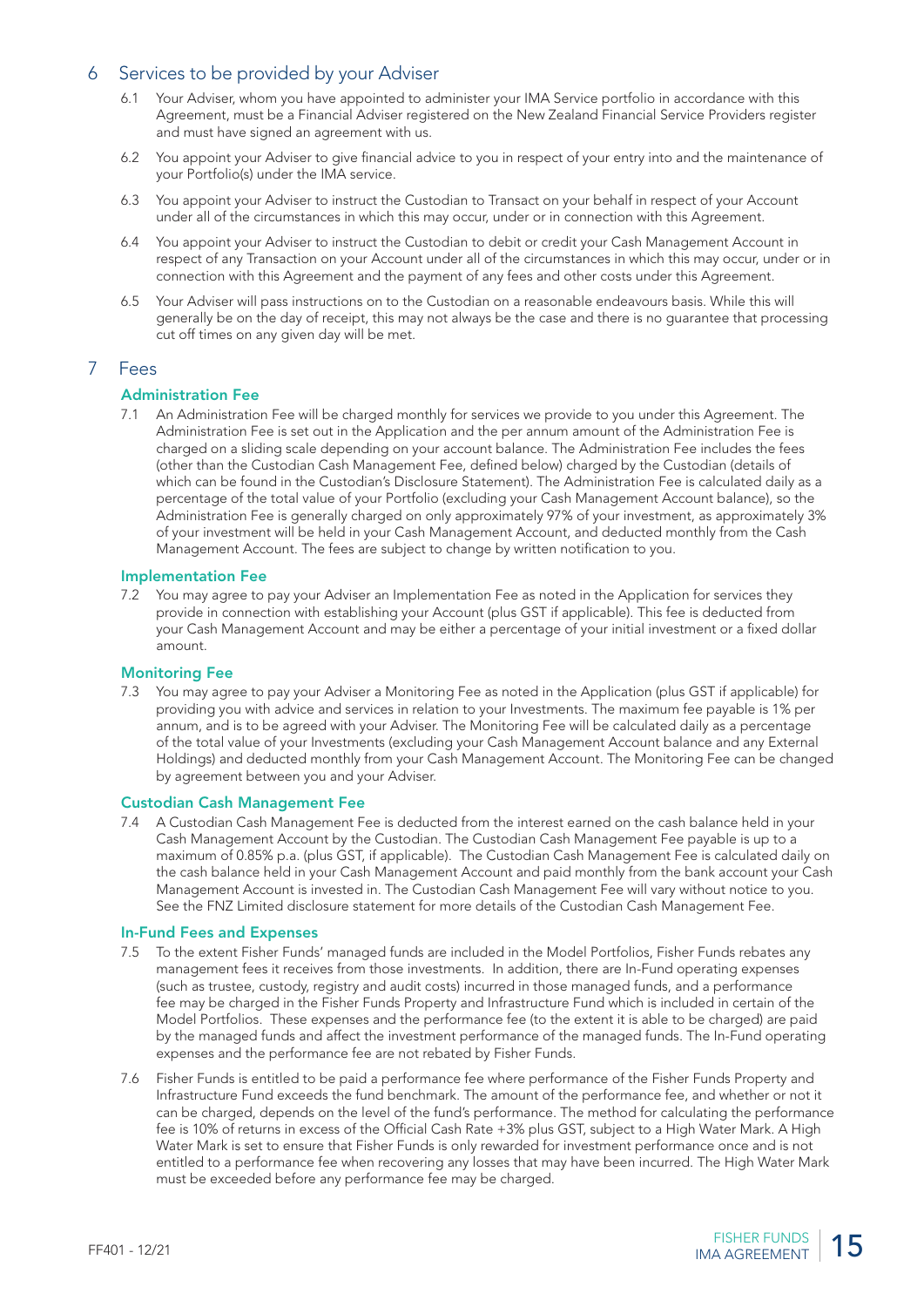#### Other fees

- 7.7 Some Transactions are subject to brokerage fees charged by third parties. You may also be charged other fees, charges, duties, costs and taxes either generally or in respect of a particular Transaction. The rate or rates will be notified to you by us or your Adviser from time to time.
- 7.8 You may be charged agency fees and other charges incurred in effecting an overseas Transaction.
- 7.9 You may be liable for any charges or penalties imposed by another broker or by a recognised investment exchange including, without limitation, charges or penalties imposed as a result of non-delivery of holder identification details or any other information or requirements.

#### Payment

- 7.10 You authorise the Custodian to make payment to your Adviser of any fees owing to your Adviser under this Agreement.
- 7.11 All fees will be deducted from your Cash Management Account.

#### 8 Operation of your Account

#### Authority to use your Account

- 8.1 Only you or an Authorised Person may give instructions to your Adviser, or to Fisher Funds in the circumstances outlined in 8.4, and it is your responsibility to ensure that any Authorised Person complies with the terms of this Agreement.
- 8.2 The list of Authorised Persons may be varied by you giving to your Adviser and us a written notice signed by you and any new Authorised Person as an agreement by the new Authorised Person to comply with this Agreement.

#### Accepting Instructions

- 8.3 You may not give instructions directly to the Custodian. The Custodian will accept instructions only from your Adviser or us. The Custodian shall at their discretion and without any liability on their part, rely and act upon any instructions received from your Adviser and you shall be bound by those instructions.
- 8.4 We will accept instructions only from your Adviser. In certain exceptional circumstances and at our discretion we may accept instructions from you or an Authorised Person. We shall at our discretion and without any liability on our part, rely and act upon your instructions and you shall be bound by those instructions. You may not give instructions to Fisher Funds to exercise rights over the financial products that make up your Portfolio (for example a right to vote at meetings of product holders).
- 8.5 Your Adviser, and us in the exceptional circumstances referred to in 8.4, will pass instructions on to the Custodian on a reasonable endeavours basis. While this will generally be on the day of receipt, this may not always be the case and there is no guarantee that processing cut off times on any given day will be met.
- 8.6 Instructions will be accepted either in writing (email, post or fax), by telephone, by personal attendance at our offices or in such other manner (including by alternative electronic means) as we may previously have agreed with you, but in each case such instructions must be properly communicated to us. You may be asked to recite personal information as specified in your Application or other documents provided to us in order to verify your identity. The provisions of clause 27 apply to the deemed time of receipt of any written instructions.
- 8.7 Neither we nor the Custodian are under any obligation to verify the authenticity or accuracy of any instruction or purported instruction and may act on any instruction from any person that either reasonably believe to be you or an Authorised Person.
- 8.8 Both we and the Custodian reserve the right not to act on a particular instruction given, or purported to be given, by you, an Authorised Person or your Adviser for any reason whatsoever, and may defer action or seek further information as we see fit. In any such event we will not be liable for any price movements or fluctuations or any other loss, cost or expense suffered or incurred by you as a result of us not acting on that instruction, or otherwise arising in connection therewith.
- 8.9 Your instructions cannot be revoked once they have been acted upon. Both we and the Custodian may at our discretion, in certain circumstances, accept a modification to those instructions (other than a modification to the currency of settlement).
- 8.10 Instructions received by the Custodian will be implemented by the Custodian undertaking the relevant Transaction on your behalf in accordance with the relevant convention of the market concerned from time to time in force.

#### Aggregation of Orders

8.11 The Custodian may combine your order with orders for other clients. Orders will be aggregated only where this is reasonably believed to be in the best interests of clients but may on some occasions result in you obtaining a less favourable price than separate execution. Any aggregation of an order for you with an order for one or more other clients gives you no interest in any other client's order or Investments.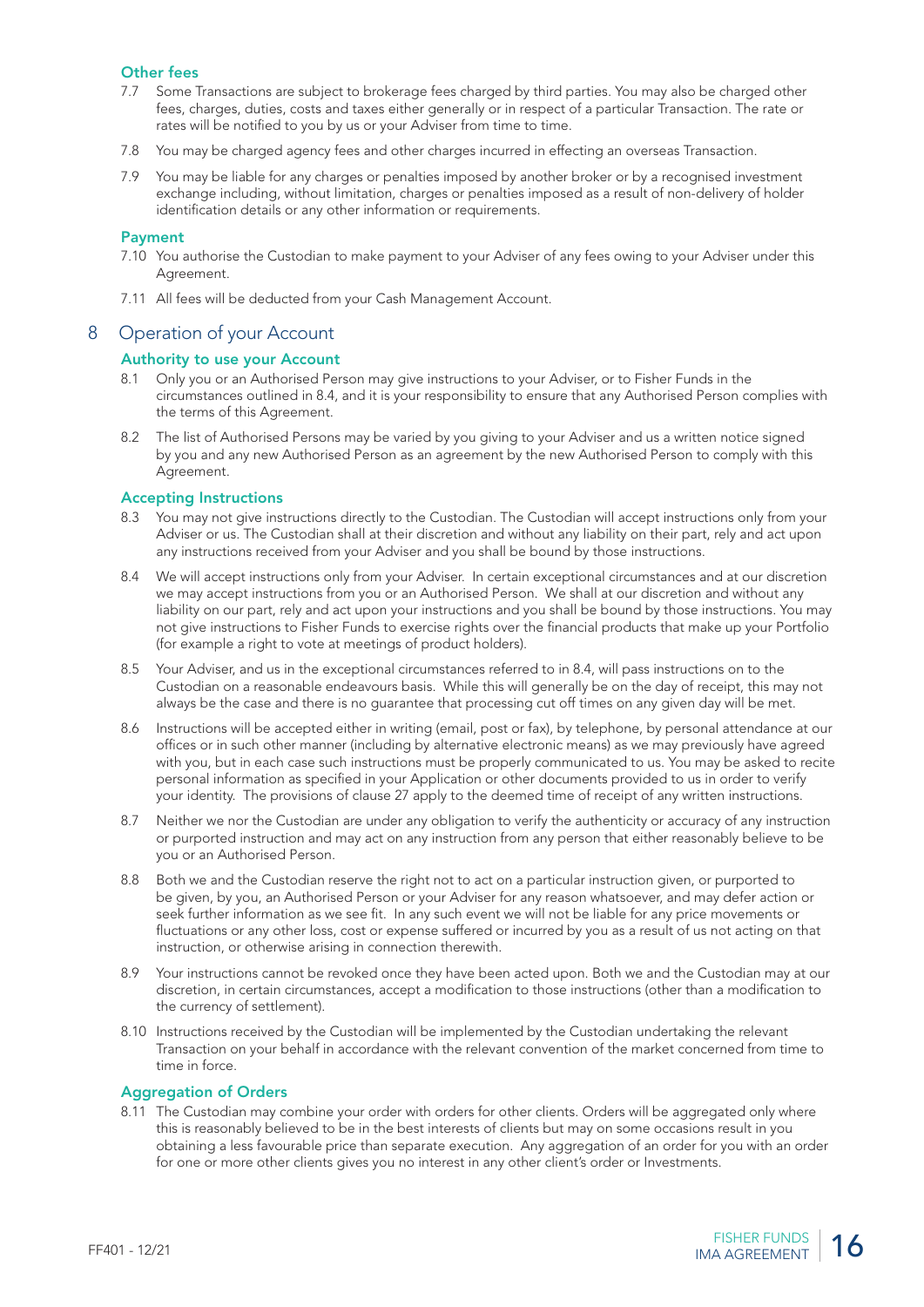#### Payment by You

- 8.12 Before effecting any purchase (in any currency) you are required to deposit cleared funds in your Cash Management Account by agreed means for the full amount of the purchase price or other consideration for the Transaction, together with the amount of any applicable fees and charges payable on the Transaction. The Custodian shall be entitled not to act on any instructions where you fail to deposit cleared funds in your Account.
- 8.13 Unless otherwise expressly agreed, a Transaction must be settled in the currency of the market in which the Transaction was or will be effected. For the purposes of any conversion into or from New Zealand dollars, the exchange rate will be that applicable on the date on which the Transaction was effected.
- 8.14 Any dishonour of a payment in settlement of a Transaction will be treated as non-payment by you by the due date.
- 8.15 Where payment is not made by the due date, we may instruct the Custodian to:
	- offset any payment against a credit balance in your Cash Management Account,
	- sell, transfer or dispose of Investments and offset the sale proceeds against the amount owing, and/or
	- charge interest as set out in clause 8.17.
- 8.16 You hereby grant us and the Custodian an irrevocable power of attorney, exercisable in the event of nonpayment by you by the due date, to take such actions as are necessary to dispose of the relevant Investments. If there remains a shortfall you agree to pay any balance owing.

#### Interest on Account

8.17 Should any debit balance on the Account arise as a result of your non-payment by the due date of any amount payable to us under this Agreement, we may charge, and you shall pay if so charged, interest at the rate calculated on a daily basis that is the aggregate of the 90 day bank bill bid rate plus a margin of 2% per annum, with a minimum charge of \$25 per annum.

#### Irregularities in Account or Statement

8.18 You must notify us immediately if you become aware of any irregularities in your Account or your Statement of Investments.

#### Minimum initial balances

8.19 You acknowledge that you must maintain the following minimum balances:

- in respect of your Account, an aggregate of NZ\$50,000 with regard to all your Model Portfolios and/or your Custom Portfolio (or a lesser amount at our discretion); and
- in respect of the Cash Management Account, a minimum cash balance of 1% of the aggregate value of all your Model Portfolios and/or your Custom Portfolio.
- 8.20 We may from time to time advise you of changes to the minimum amounts of cash that may be invested or withdrawn and we and the Custodian shall not be obliged to carry out instructions if the minimums are not met.

#### 9 Model Portfolios

- 9.1 We will not assess whether the Model Portfolios chosen by you and your Adviser are suitable for you.
- 9.2 Subject to any minimum balance requirements being met, any instruction by your Adviser to invest in or withdraw cash from a Model Portfolio shall be deemed to be an instruction from you to Transact Investments by way of a rebalance action (see clause 9.3 below).
- 9.3 We will conduct reviews of the asset allocation of the Model Portfolios to ensure the investment mix remains within the pre-set asset allocations. We may then rebalance the Model Portfolios by instructing the Custodian to buy or sell Investments to reflect the asset allocation being applicable to each Model Portfolio.
- 9.4 If we rebalance the Model Portfolios as described in clause 9.3, and under any relevant law it is necessary for you to be given any disclosure document in respect of those Investments, your Adviser will provide to you the relevant disclosure document before the Investments are purchased for you and you shall be deemed to have acknowledged receipt of such disclosure document.
- 9.5 Your Investment Authority given under Part A of this Agreement may be changed only by notice [in writing] to your Adviser.

#### 10 Custom Portfolio

- 10.1 We provide a custody and administration only service in relation to any Custom Portfolio under the IMA Service.
- 10.2 We will not assess whether the Investments comprising the Custom Portfolio chosen by you and your Adviser are suitable for you, or provide any financial advice or discretionary investment management services in relation to a Custom Portfolio. Financial advice in relation to your Custom Portfolio will be provided by your Adviser, and you and your Adviser will make the investment decisions about which financial products you hold, and acquire and dispose of, through the IMA Service in Custom Portfolio.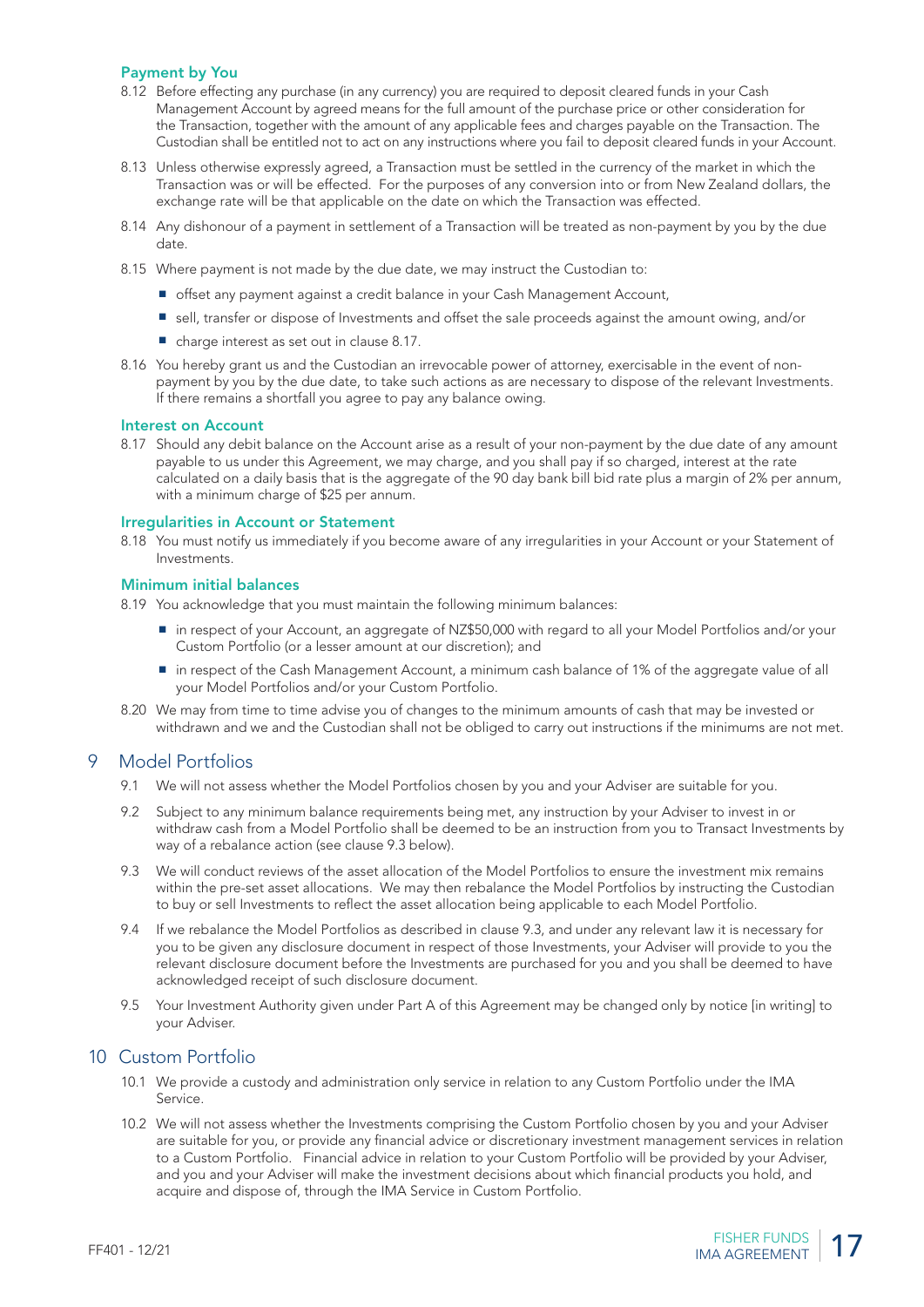- 10.3 Subject to any minimum balance requirements being met, the Custodian will act on an instruction from your Adviser to invest or withdraw cash amounts from Investments held through the Account and to do so we may Transact Investments held through the Account.
- 10.4 You warrant and acknowledge that prior to giving any instructions to us to acquire any Investments to be held as part of a Custom Portfolio, you have received any relevant disclosure document concerning the Investments.

#### 11 External Holdings in your Custom Portfolio

- 11.1 Where instructed by you and by provision from you of details of ownership of Investments acquired by you other than through the IMA Service, your Adviser will include these Investments in your Custom Portfolio.
- 11.2 External Holdings will be added to your Custom Portfolio as at the date your Adviser actions your instruction or if requested by you in writing, as at any previous date.
- 11.3 External Holdings will be added to your Custom Portfolio as at the latest available market price (excluding any applicable brokerage, agency or other charges) on the date your Adviser actions your instruction, or if requested by you in writing, as at any price specified.
- 11.4 Such Investments will be shown on any valuation as External Holdings and will not be removed by your Adviser until instructed by you.
- 11.5 Neither we nor the Custodian will have any obligations in respect of such External Holdings.

#### 12 Bank Account

- 12.1 You must specify a New Zealand bank account (including all suffixes on that bank account number) to be used in the operation of the Account.
- 12.2 Any changes to the bank account details shall be notified to us in writing by you and evidenced by a pre-printed bank account deposit slip or other proof of bank account acceptable to us. All persons constituting the client must sign this notification.
- 12.3 If directed by you in writing, we may transfer any credit balance in the bank account to any Cash Management Account that we may operate on your behalf and may likewise transfer funds from the Cash Management Account to the bank account.

#### 13 Cash Management Account

- 13.1 The Custodian will operate a Cash Management Account for your benefit provided by a New Zealand registered bank. As at the date of this Agreement the Custodian has appointed ANZ Bank New Zealand Limited to hold your funds in trust for your benefit in the name of FNZ Custodians Limited, a sub-custodian appointed by the Custodian for the IMA Service.
- 13.2 Your Cash Management Account will be used for the purpose of settlement of Transactions conducted through your Account and the payment of all fees due under this Agreement.
- 13.3 Funds may be deposited to, or withdrawn from, your Cash Management Account by instruction from your Adviser to the Custodian.
- 13.4 A resident withholding tax deduction summary will be provided annually after the end of the tax-year.
- 13.5 Cash distributions received from Investments held in your Portfolio will be deposited directly into your Cash Management Account.
- 13.6 Fees are charged by, and are payable to the Custodian in respect of the Cash Management Account (details of the Custodian's fees can be found in clause 7.4 above and the Custodian's Disclosure Statement).
- 13.7 Your Cash Management Account must hold a minimum cash balance of 1% of the value of your Account at all times. If you do not meet this minimum cash balance requirement, you authorise us in our absolute discretion to:
	- instruct the Custodian to sell some or all of the Investments held on your behalf to meet this minimum requirement by giving you no less than 20 Business Days' notice; and/or
	- close the Account and terminate the Agreement in accordance with clause 25.

#### 14 Registration of Investments

- 14.1 New Zealand and Australian Investments you hold through the IMA Service will usually be registered in the name of FNZ Custodians Limited, a sub-custodian appointed by the Custodian, as the nominee holder of the Investment. This means that these assets will be recorded at registries, on bank accounts and at similar record-keepers in the name of FNZ Custodians Ltd. The Custodian can also appoint other sub-custodians to hold you Investments.
- 14.2 Overseas Investments will usually be held on a pooled (aggregated or omnibus) basis in the name of a nominee company controlled by the Custodian.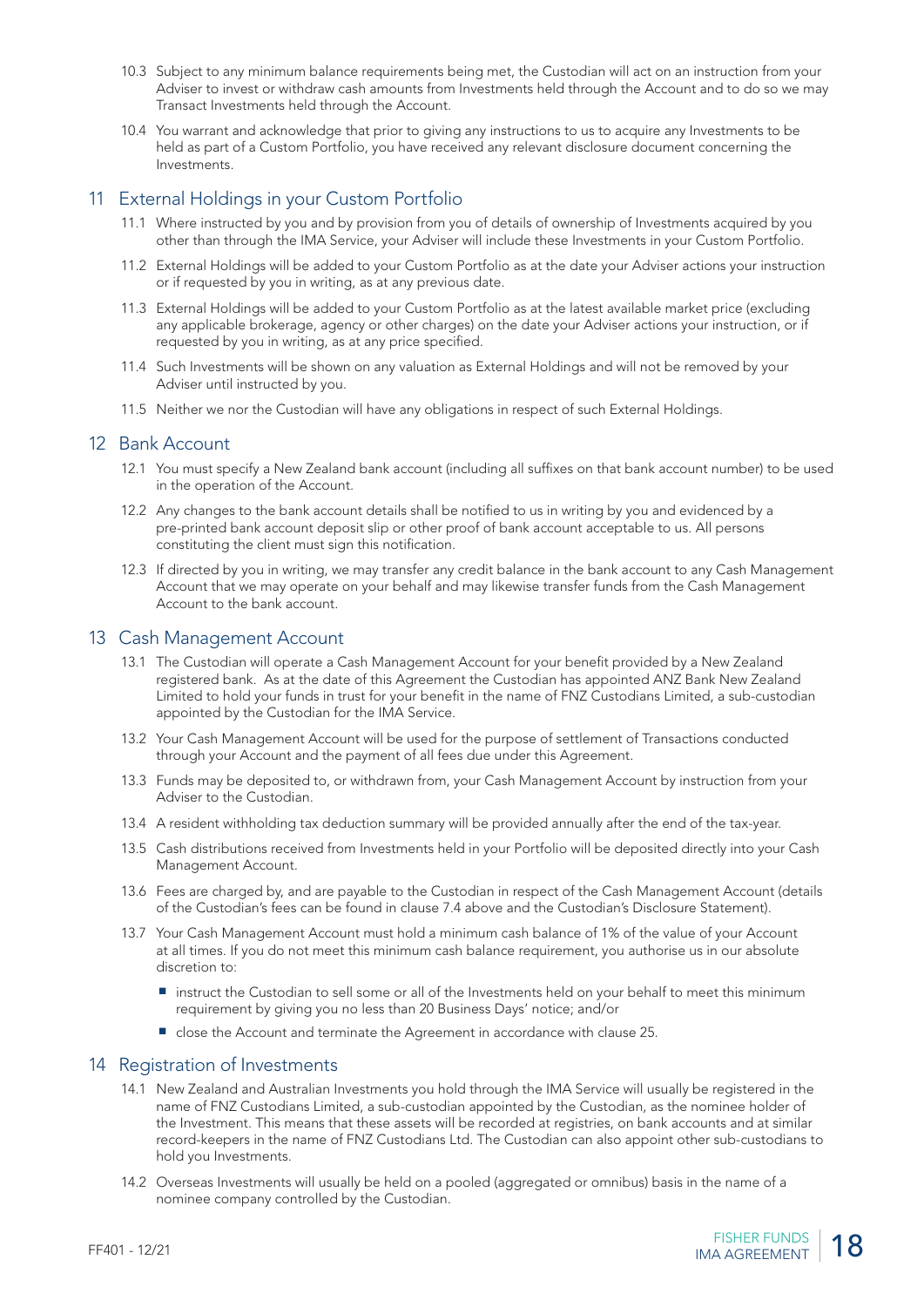14.3 In certain circumstances, overseas Investments may be registered in the name of another custodian (but not Fisher Funds or a related company). This may occur where, due to law or market practice of the overseas jurisdiction, it is in your best interests or it is not feasible to do otherwise, or where the Custodian appoints a sub-custodian. The Custodian requires each of its sub-custodians to agree that the securities held by the sub-custodian for the Custodian, will be held segregated on the books of the sub-custodian separate from all other customers of the sub-custodian and from the proprietary assets of the sub-custodian.

#### 15 Corporate Actions

- 15.1 The Custodian will keep you or your Adviser informed of certain important events that affect your Investments, such as rights issues, bonus issues, takeovers, company reconstructions and the impending exercise or expiry of options, warrants and convertible bonds, and act in accordance with your instructions in relation thereto.
- 15.2 Neither we nor the Custodian shall have any duty or responsibility to you as regards attendance at meetings or voting in respect of any of the Investments, or in respect of proxies received by the Custodian or any Agent in respect of any Investments, or for sending any proxies or giving any notice of the receipt of such proxies to you.
- 15.3 Neither we nor the Custodian shall have any obligation to forward or take any other action whatsoever in connection with reports, notices, proxies and other communications received in respect of any Investments.
- 15.4 Any Investments or other consideration received by the Custodian as a result of a corporate action shall, unless we agree otherwise, be held subject to this Agreement.

#### 16 Dividends and Income

- 16.1 The Custodian will collect income (including dividends and distributions of any kind) and principal (including the proceeds of any disposal) in respect of any Investments, and unless instructed otherwise, will hold your funds in trust for your benefit in the name of FNZ Custodians Limited, a sub-custodian appointed by the Custodian.
- 16.2 Unless otherwise agreed, all dividends and interest received in a foreign currency will be converted into New Zealand dollars at the time of receipt by the Custodian.
- 16.3 The Custodian may deduct taxation from any payment of income if it is obliged to do so under New Zealand law. You are solely responsible for all taxes or similar liabilities levied on or arising out of any Investments and any payment due to you. Neither we nor the Custodian shall have any responsibility or liability with regard to your tax status or position in any jurisdiction.
- 16.4 You shall provide us with such information regarding your tax status as we reasonably request from time to time.
- 16.5 We are required to obtain certain information from you in your Application to establish how the New Zealand withholding tax rules apply to dividends and interest that you receive. We may also make this information available to issuers of your Investments.
- 16.6 We are required to obtain tax and tax residency information from you in your Application to establish whether you are subject to the Common Reporting Standard or the US Foreign Account Tax Compliance Act. We may also make this information available to New Zealand Inland Revenue.
- 16.7 You undertake to notify us immediately in writing should any of the taxation information specified by you in your Application change.

# 17 Reporting

- 17.1 You can view your Portfolio valuation and other information in relation to your Portfolio we are required to provide you at law online through an electronic service at any time, and, if you are an investor in the Model Portfolios, you agree to receive all information we and the Custodian are required to provide you at law through this electronic service. You may also request a Portfolio valuation and details of your Transactions from your Adviser at any time.
- 17.2 Your Adviser will provide you with a statement of investments at least every six months (but may do so more regularly) which will include, in respect of the relevant period:
	- the valuation of your Portfolio at the end of the relevant period:
	- performance reporting for both individual investments held and overall Portfolio performance;
	- a list of cash transactions for the period including income, fees and taxation;
	- an overall transaction history;
	- fees charged on your Account.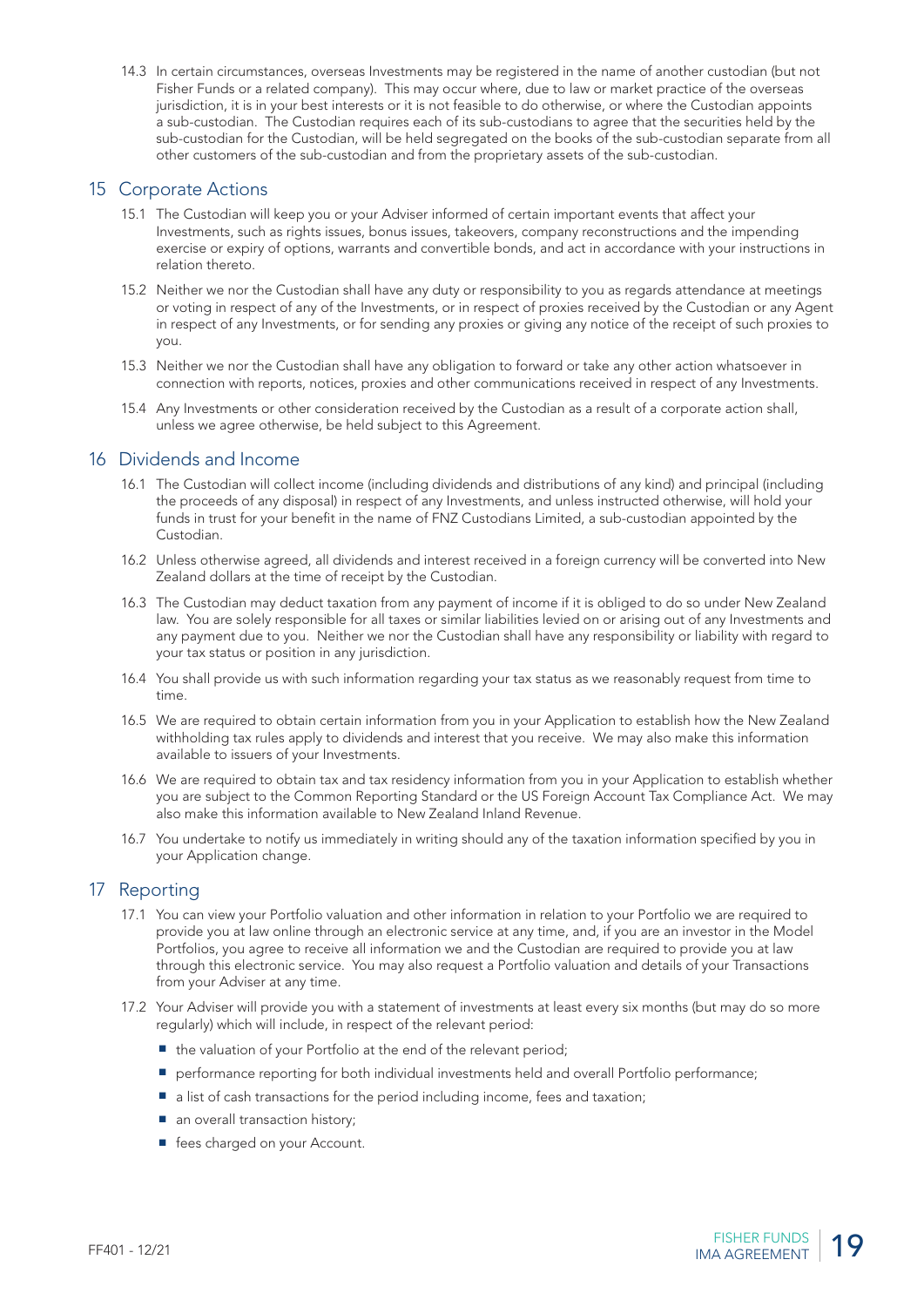- 17.3 The Custodian will provide you with an annual tax statement. In addition, the Custodian will make available to you reporting directly, either through an electronic facility on a substantially continuous basis (if you have agreed to this method) or by way of email or post every six months, to confirm the transactions you have made, the investments the Custodian currently holds in trust on your behalf and details of the fees you have paid over that reporting period.
- 17.4 Information about the investment strategy applying to you, and about the returns of that strategy and the fees and expenses actually charged will be made available to you by Fisher Funds (or on Fisher Funds' behalf) by way of regular reporting either through an electronic facility on a substantially continuous basis (if you have agreed to this method) or by way of email or post every three months.

#### 18 Basis of Valuation of Portfolios

- 18.1 All Investments are valued using the latest available market price.
- 18.2 Where investments are shown in a currency other than New Zealand dollars, the relevant currency exchange rates will be shown on the valuation.

#### 19 Client Indemnity and Liability

- 19.1 Subject to clause 19.3, you will indemnify us, the Custodian and the respective officers and employees of both us and the Custodian, against any and all losses, costs, claims, damages, penalties, fines, expenses and liabilities arising directly or indirectly, which we may incur or suffer as a result of:
	- 19.1.1 a breach of this Agreement on your part or the part of an Authorised Person;
	- 19.1.2 any failure by you to provide any notice or instructions required under this Agreement;
	- 19.1.3 any actions undertaken in the proper performance of our obligations under this Agreement;
	- 19.1.4 relying in good faith on, and implementing instructions given by you, an Authorised Person, your Adviser or a person who is not an Authorised Person if there are reasonable grounds for us to believe the authority of that person;
	- 19.1.5 paying funds to any other person in settlement of a Transaction where you have failed to provide funds to your Cash Management Account for that Transaction by the due date; and
	- 19.1.6 any non-disclosure of a matter required by the Financial Markets Conduct Act 2013, except to the extent such loss is directly attributable to the indemnified person's own negligence or wilful default.
- 19.2 Where the owners of your Account comprise more than one person, then each person constituting the owners of your Account are jointly and severally liable for their performance of this Agreement.
- 19.3 The indemnity in clause 19.1 is available to Fisher Funds in its capacity as provider of a discretionary investment management service under the IMA Service (for Model Portfolios) only to the extent Fisher Funds properly performs its duties as provider of that discretionary investment management service in accordance with sections 433(1) and 435 of the Financial Markets Conduct Act 2013.

# 20 Manager and Custodian's Liability and Force Majeure

- 20.1 Except in the case of negligence, wilful default or dishonesty on our part, or on the part of the Custodian, and provided we and the Custodian have acted in accordance with our respective duties under the Financial Markets Conduct Act 2013, neither we, nor the Custodian will be liable to you or any other person in contract or tort or on any other basis for any loss, damage, cost or expense arising directly or indirectly from any act or omission by us or the Custodian or any of either of our employees or Agents (including any overseas broker) in the performance of their obligations under this Agreement.
- 20.2 Any liability we or the Custodian may have will be limited to the direct losses suffered or incurred by you, excluding any consequential loss and any loss of income, business, profit or saving as a result of your or any other person's inability to complete another transaction or honour another obligation or otherwise arising in connection therewith. In no circumstances shall our liability or that of the Custodian exceed the market value of the Investments held on your behalf in respect of which such liability arose, immediately prior to the event being claimed against.
- 20.3 Neither we nor the Custodian will be liable for any failure to perform any obligations under this Agreement if such failure is caused by any event of force majeure including, but is not limited to:
	- any inability to communicate with any counterparty including the Custodian, sub-custodians, Agents, market makers, brokers, financial intermediaries or any recognised investment exchange, Clearance System, information provider or with the systems of any of them;
	- inability to obtain any necessary supplies for the proper conduct of business, and
	- the actions or failures of any counterparty including the Custodian, sub-custodians, Agents, market makers, brokers, financial intermediaries or any recognised investment exchange, Clearance System or information provider or of the information technology systems of any of them; or
	- that is beyond our or the Custodian's reasonable control or the reasonable control of either of our employees or Agents.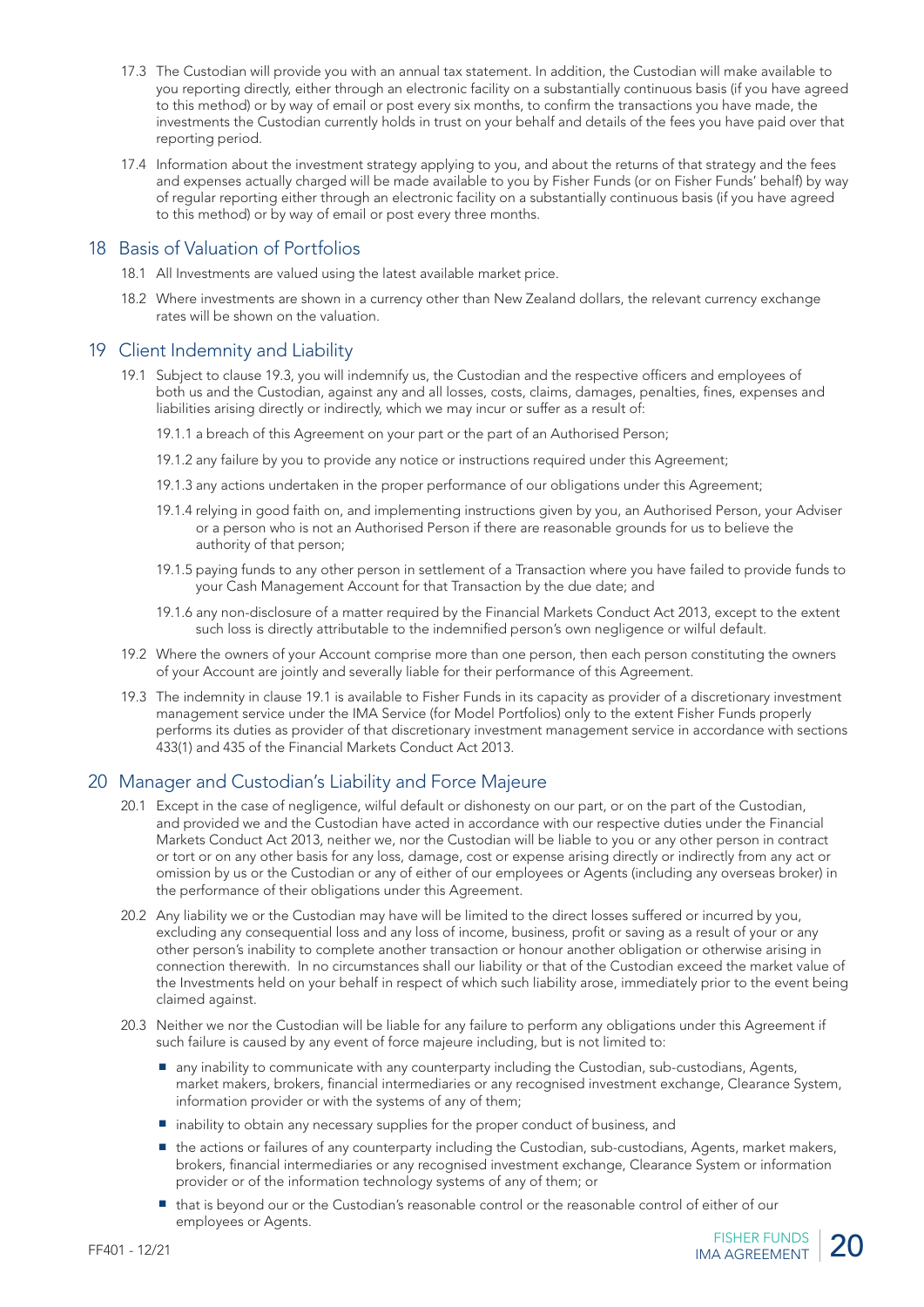# 21 Agents and Agent's Liability

- 21.1 Both we and the Custodian may appoint any other person as an Agent to perform duties and functions on our behalf and may delegate any of our powers under this Agreement to such person provided that we exercise reasonable care in the selection of any such person and comply with the requirements of all applicable law in relation to such appointments. Neither we nor the Custodian need to inform you if we do this. Any person appointed as an Agent may do the same, at that person's absolute discretion and without advising you.
- 21.2 We will take all reasonable steps to:
	- ensure that such duties and functions are performed by the Agent in the same manner, and are subject to the same duties and restrictions, as if we were performing them directly; and
	- monitor the performance of those functions.
- 21.3 To the maximum extent permitted by law and subject to the extent that our liability for the actions of an Agent is unable to be excluded under the Financial Markets Conduct Act 2013 or under any other relevant legislation, neither we nor the Custodian will be liable for any act or omission of an Agent.
- 21.4 In the event of a default by an Agent there may be an irreconcilable shortfall and clients may share that shortfall on a pro rata basis.
- 21.5 Neither we, the Custodian nor any Agent are responsible for the actions (or omissions) of you or your Adviser.

#### 22 Adviser's Limitation of liability

22.1 To the maximum extent permitted by law and subject to the extent that liability is unable to be excluded under the Financial Markets Conduct Act 2013 or under any other relevant legislation, your Adviser accepts no liability whatsoever in relation to any loss or damage incurred or suffered by you as a result of the provision of services to you under or in connection with this Agreement except where such loss or damage is caused by your Adviser's wilful neglect or default.

#### 23 Privacy Act

- 23.1 We will ensure that information about you is protected as required by the Privacy Act 1993. You are entitled to access the information held by us, the Custodian and any Agent and to request a correction to such information.
- 23.2 The information we, the Custodian and any Agent hold will be used primarily to provide the IMA Service and to administer your Account and records associated with your Account. We may share information with the Custodian, Agents or the Financial Markets Authority in respect of the IMA Service. You agree that this information may be used by us to advise you of products, services, promotions or other information that may or may not be related to your Account and/ or develop or begin a relationship with you. This may involve, amongst other things, your Adviser or Fisher Funds contacting you by email, text message or an online facility or by telephone or post.

#### 24 Recording of Telephone Calls

24.1 We may record telephone conversations to assist in verification and administration purposes. These records will be and will remain our sole property.

#### 25 Termination

- 25.1 We may at any time request the Custodian to transfer all or any Investments from their name into your name without terminating this Agreement.
- 25.2 Any party to this Agreement may terminate this Agreement by written notice to the others without penalty, but without prejudice to any pre-existing rights or obligations of the parties including, for the avoidance of doubt, completion of any matter to effect and settle a Transaction and payment of any amount due to us on that Transaction.
- 25.3 Within 14 days after notice of such termination, you shall instruct us to either transfer into your name or the name of your nominated custodian, the balance of all Investments held by the Custodian on your behalf (where practicable) or to liquidate all your Investments within a reasonable time of termination of this Agreement and transfer to your bank account the net proceeds in cash (less any fees owing under this Agreement).

If you have not instructed us to either transfer or liquidate the Investments within such period, or if it is not possible or practicable to transfer the Investments into your name or the name of your nominated custodian, the Custodian shall liquidate the Investments and cause the net proceeds together with any monies held by the Custodian on for you, less any fees owing under this Agreement, to be paid to your bank account.

- 25.4 Our obligations under this clause and in any other event when you request a transfer of the Investments to be made shall be subject to:
	- compliance with applicable law or regulatory requirements;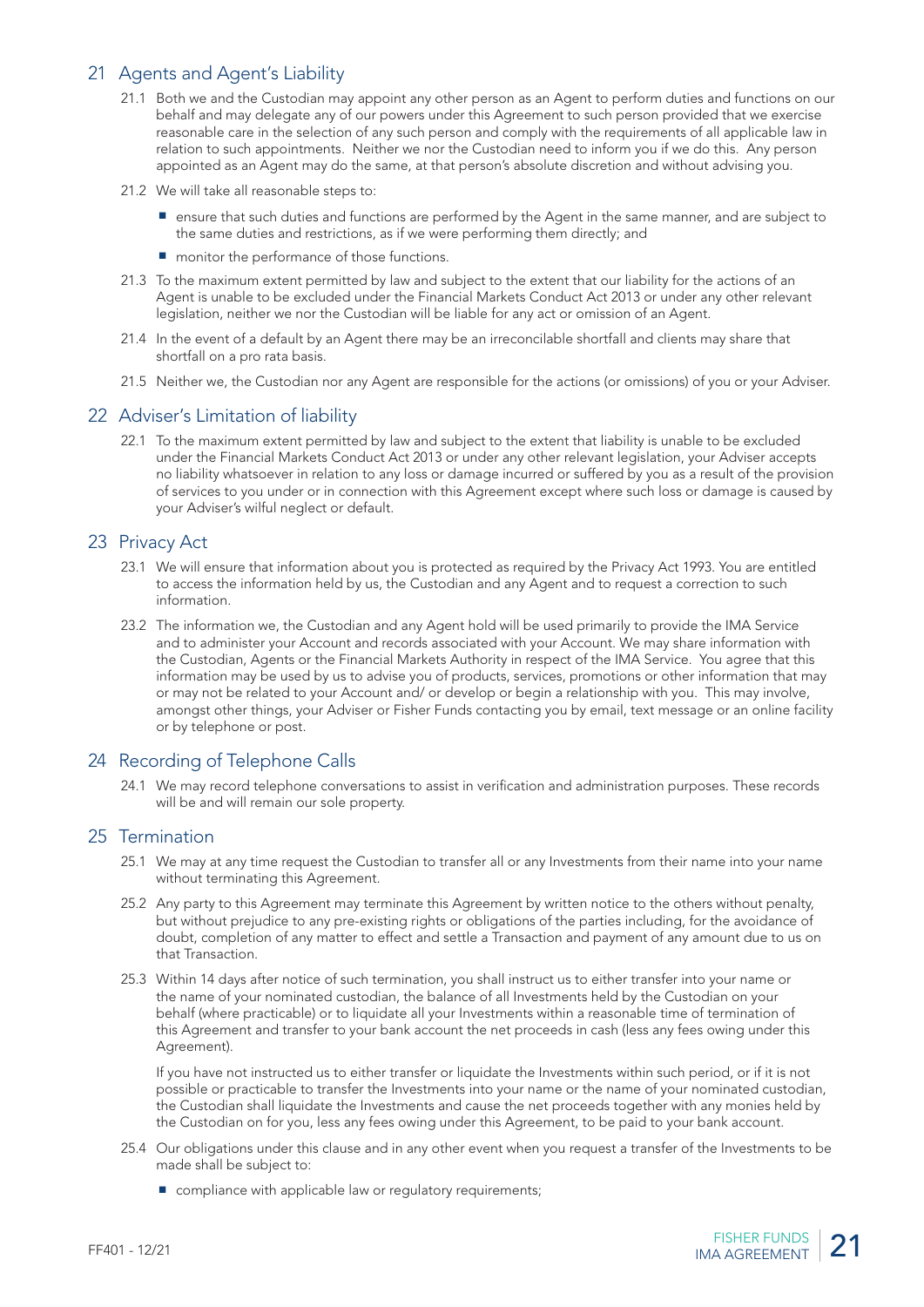- reasonable notice having been given to and received by us; and
- the rules and requirements of any relevant recognised investment exchange, Clearance System, Custodian or other Agent, provided that we may make such arrangements as we deem appropriate and, where applicable, at your expense in order that prompt delivery may be made.
- 25.5 If you are indebted in any way to us in respect of Investments (for example, without limitation, in respect of unpaid fees or any payment made to you by us on account of interest, dividends or other income not yet collected by us) we may decline to transfer such Investments until such debt has been discharged.
- 25.6 You further acknowledge that your indebtedness and liability to us shall be continuing until such time as we are satisfied that we have received full and final settlement of payment due on the Investments in respect of those amounts paid to you. You shall fully indemnify us in the event of non-payment or part payment only.
- 25.7 You shall bear all costs and risks of any transfer of your Investments, whether upon termination or otherwise.
- 25.8 The material risks associated with a transfer of your Investments include the potential incorrect valuation of the Investments transferred which could result in a loss to the value of your Investments or the transfer being completed to the incorrect beneficial owner of the Investment in error.

#### 26 Prescribed Investor Rate (PIR)

- 26.1 It is your responsibility to tell us your PIR when you invest or if your PIR changes. If you do not tell us, a default rate may be applied. If the rate applied to your PIE income is lower than your correct PIR you will be required to pay any tax shortfall as part of the income tax year-end process. If the rate applied to your PIE income is higher than your PIR any tax over-withheld will be used to reduce any income tax liability you may have for the tax year and any remaining amount will be refunded to you.
- 26.2 If Inland Revenue believes your PIR is incorrect, they may provide us with an updated PIR for you. We would then update your account with the new PIR. You can subsequently provide us with a different PIR if you believe the PIR Inland Revenue provided is incorrect.

#### 27 Notices

- 27.1 Any notice or other communication given by either you or us to the other, to the contact details specified in your Application or, to the address or number specified at the end of this clause (as the case may be) and which is sent:
	- by email or fax shall be deemed to have been received by the intended recipient on the Business Day on which it is sent; or
	- by mail in a correctly addressed prepaid envelope, shall be deemed to have been received by the intended recipient on the second Business Day after the date on which it is mailed (in the case of mailing from within New Zealand) and on the tenth Business Day after the date on which it is mailed (in the case of mailing from, or to, overseas).
- 27.2 The address for any notice to us is:

Fisher Funds Management Limited Level 1, Crown Centre 67-73 Hurstmere Road, Takapuna, Auckland 0622 Private Bag 93502, Takapuna, Auckland 0740 Telephone: 0508 FISHER (0508 347 437)

27.3 You shall give us written notice within five Business Days of any change in your name, address, telephone number or other material circumstance affecting your Account.

#### 28 Complaints

28.1 All problems or complaints regarding the IMA Service can be directed to:

Client Operations Manager Fisher Funds Management Limited Level 1, Crown Centre 67-73 Hurstmere Road, Takapuna, Auckland 0622

Phone: 0508 FISHER (0508 347 437) Email: complaints@fisherfunds.co.nz

We are also participants of an approved dispute resolution service, operated by Financial Services Complaints Limited (FSCL). If you have complained to us and have reached the end of our internal complaints process without resolution to your satisfaction, FSCL may be able to consider your complaint. FSCL will not charge a fee to any complainant to investigate or resolve a complaint.

You can contact FSCL at:

4th Floor, 101 Lambton Quay PO Box 5697 Lambton Quay Wellington 6145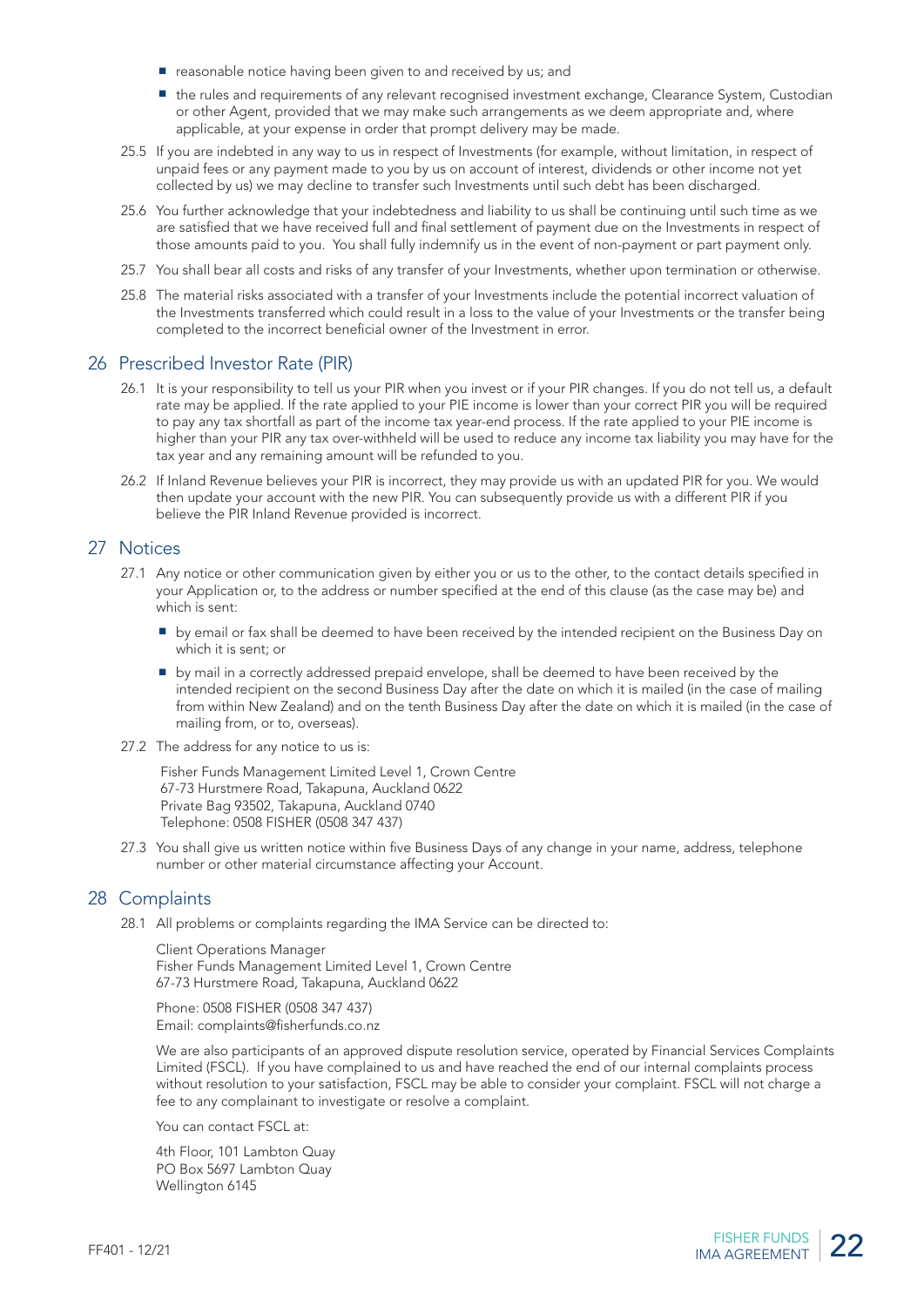#### 29 Amendment and Assignment

- 29.1 We may amend this Agreement from time to time by giving you at least 30 days' written notice.
- 29.2 You may not assign or purport to assign this Agreement or any of its rights or interest under this Agreement without our prior written consent. In the absence of prior written consent any purported assignment is void. We may assign this Agreement or any of its rights or interest under this Agreement without prior notice to you or your consent.

#### 30 Definitions

Account means the record in your name in which all Transactions undertaken by you through the IMA Service are recorded and a record of all Investments including any deposit or withdrawal of money in or from the Cash Management Account and any balance in the Cash Management Account are held.

Adviser means a Financial Adviser registered on the New Zealand Financial Service Providers register and who has signed an agreement with us who you have appointed to provide you with financial advice in respect of the IMA Service.

Agent means any custodian, sub-custodian, nominee, delegate or agent appointed by us or the Custodian.

Agreement means this Client Servicing and Monitoring Agreement comprising the Application and Investment Authority in Part A and the Terms and Conditions of Agreement in Part B, as the same may be amended from time to time.

Application means Part A of this Agreement.

Authorised Person means a person listed on your Application as a person authorised by you to give instructions regarding your Account to either your Adviser or in certain circumstances, to us.

Business Day means any day other than a Saturday, Sunday or statutory holiday in either Wellington or Auckland.

Clearance System means any recognised central clearing or depository system and other clearing agency, settlement system or depository as may be used in connection with the IMA Service from time to time.

Custodian means any person (other than Fisher Funds) that we may from time to time appoint to provide custodial and administrative services in connection with the IMA Service, and includes any subsidiary of the Custodian or a sub-custodian appointed by the Custodian.

External Holdings means any holding notified by you to us for inclusion in your Custom Portfolio valuation pursuant to clause 11.

IMA Service means the Fisher Funds Individually Managed Account Service provided by us to you on the terms and conditions of this Agreement.

Investments mean any of the following of which you are the legal or beneficial owner and that the Custodian in accordance with your Adviser's instructions holds on your behalf through your Account in accordance with this Agreement:

- non-cash assets, including securities, bonds, debentures, notes, and other investments;
- cash balances held in relation to or deriving from any non-cash assets;
- any other certificates, receipts, warrants, puts, calls and other instruments evidencing ownership of or representing rights to receive, acquire and subscribe for non-cash assets described in (i) above or evidencing or representing other rights and interests in Investments; and
- any other type of Security or asset as may be specifically agreed to by us.

Portfolio means all money and other assets which we from time to time manage on your behalf through your Account, including any gains, dividends and other income arising from those assets any money held in a Cash Management Account, and any further Investments held by the Custodian on your behalf including any External Holdings.

Security is as defined in section 6 of the Financial Markets Conduct Act 2013.

Transact means to purchase, sell, transfer or dispose Investments on your behalf.

Transaction means a purchase, sale, transfer or disposal of Investments on your Account effected or to be effected by us pursuant to your instructions.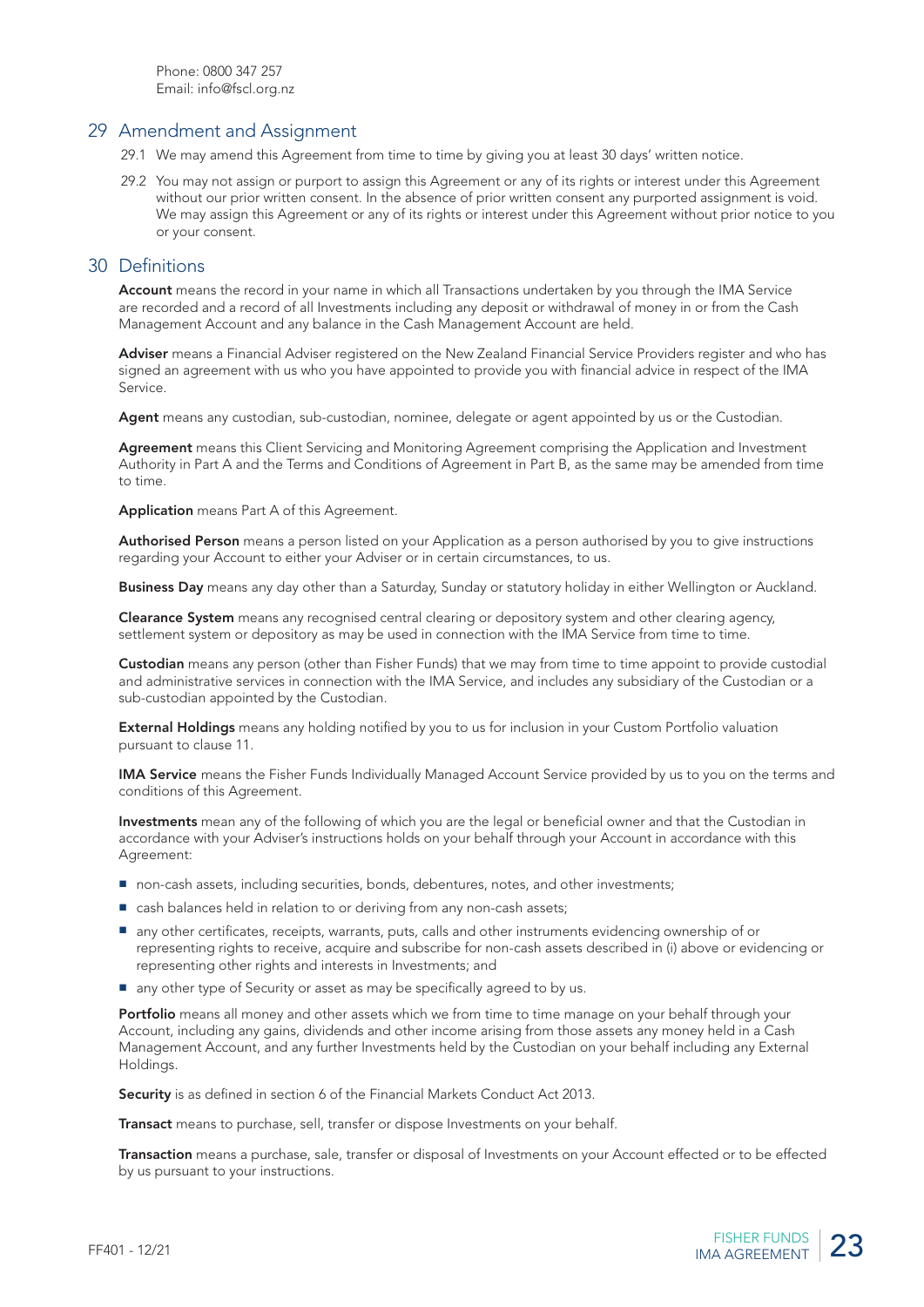# Section 9: Additional Account Owners

# Account Owner 3

| What is your relationship to the account? e.g. trustee, director                                                                                                                                                                                                              |            |                                                                                                     |               |                                           |
|-------------------------------------------------------------------------------------------------------------------------------------------------------------------------------------------------------------------------------------------------------------------------------|------------|-----------------------------------------------------------------------------------------------------|---------------|-------------------------------------------|
|                                                                                                                                                                                                                                                                               |            |                                                                                                     |               |                                           |
| Title<br>First Name                                                                                                                                                                                                                                                           |            | Middle Name(s)                                                                                      |               |                                           |
|                                                                                                                                                                                                                                                                               |            |                                                                                                     |               |                                           |
| Surname                                                                                                                                                                                                                                                                       |            |                                                                                                     |               | Date of Birth<br>$\sqrt{2}$<br>$\sqrt{2}$ |
|                                                                                                                                                                                                                                                                               |            |                                                                                                     |               |                                           |
| <b>Email Address</b>                                                                                                                                                                                                                                                          |            |                                                                                                     |               |                                           |
| Home Phone                                                                                                                                                                                                                                                                    | Work Phone |                                                                                                     | Mobile        |                                           |
|                                                                                                                                                                                                                                                                               |            |                                                                                                     | $\mathcal{E}$ |                                           |
| <b>IRD Number</b>                                                                                                                                                                                                                                                             |            |                                                                                                     |               |                                           |
|                                                                                                                                                                                                                                                                               |            |                                                                                                     |               |                                           |
| Prescribed Investor Rate (PIR).<br>(Refer to fisherfunds.co.nz/investing/faqs to determine your applicable PIR. If a PIR is not selected, 28% will apply).                                                                                                                    |            |                                                                                                     |               |                                           |
| 10.5%<br>17.5%<br>28%                                                                                                                                                                                                                                                         |            |                                                                                                     |               |                                           |
| Resident Withholding Tax (RWT) Rate (If you do not provide your RWT rate, the default rate of 39% will be applied).<br>Please provide a copy of your Certificate of Exemption if applicable. Any changes to your Certificate of Exemption must<br>be advised to your Adviser. |            |                                                                                                     |               |                                           |
| 0%<br>10.5%<br>17.5%                                                                                                                                                                                                                                                          | 30%<br>33% | 39%                                                                                                 |               |                                           |
| <b>Physical Address</b>                                                                                                                                                                                                                                                       |            |                                                                                                     |               |                                           |
|                                                                                                                                                                                                                                                                               |            |                                                                                                     |               |                                           |
| City                                                                                                                                                                                                                                                                          |            | Country                                                                                             |               | Postcode                                  |
|                                                                                                                                                                                                                                                                               |            |                                                                                                     |               |                                           |
| Are you a U.S. citizen or U.S. tax resident?                                                                                                                                                                                                                                  |            |                                                                                                     |               |                                           |
| Yes<br>No                                                                                                                                                                                                                                                                     |            |                                                                                                     |               |                                           |
|                                                                                                                                                                                                                                                                               |            |                                                                                                     |               |                                           |
| Are you a tax resident in another country (other than the U.S. or New Zealand)?                                                                                                                                                                                               |            |                                                                                                     |               |                                           |
| No<br>Yes                                                                                                                                                                                                                                                                     |            |                                                                                                     |               |                                           |
| If Yes to either of the previous questions, what is your taxpayer identification number (TIN) or equivalent?                                                                                                                                                                  |            |                                                                                                     |               |                                           |
| Country of tax residence                                                                                                                                                                                                                                                      |            | Taxpayer identification number (TIN) or equivalent<br>(or reason why TIN was unable to be obtained) |               |                                           |
|                                                                                                                                                                                                                                                                               |            |                                                                                                     |               |                                           |
|                                                                                                                                                                                                                                                                               |            |                                                                                                     |               |                                           |
|                                                                                                                                                                                                                                                                               |            |                                                                                                     |               |                                           |
| NZ Common Shareholder Number (CSN) if you have one                                                                                                                                                                                                                            |            |                                                                                                     |               |                                           |
|                                                                                                                                                                                                                                                                               |            |                                                                                                     |               |                                           |
|                                                                                                                                                                                                                                                                               |            |                                                                                                     |               |                                           |